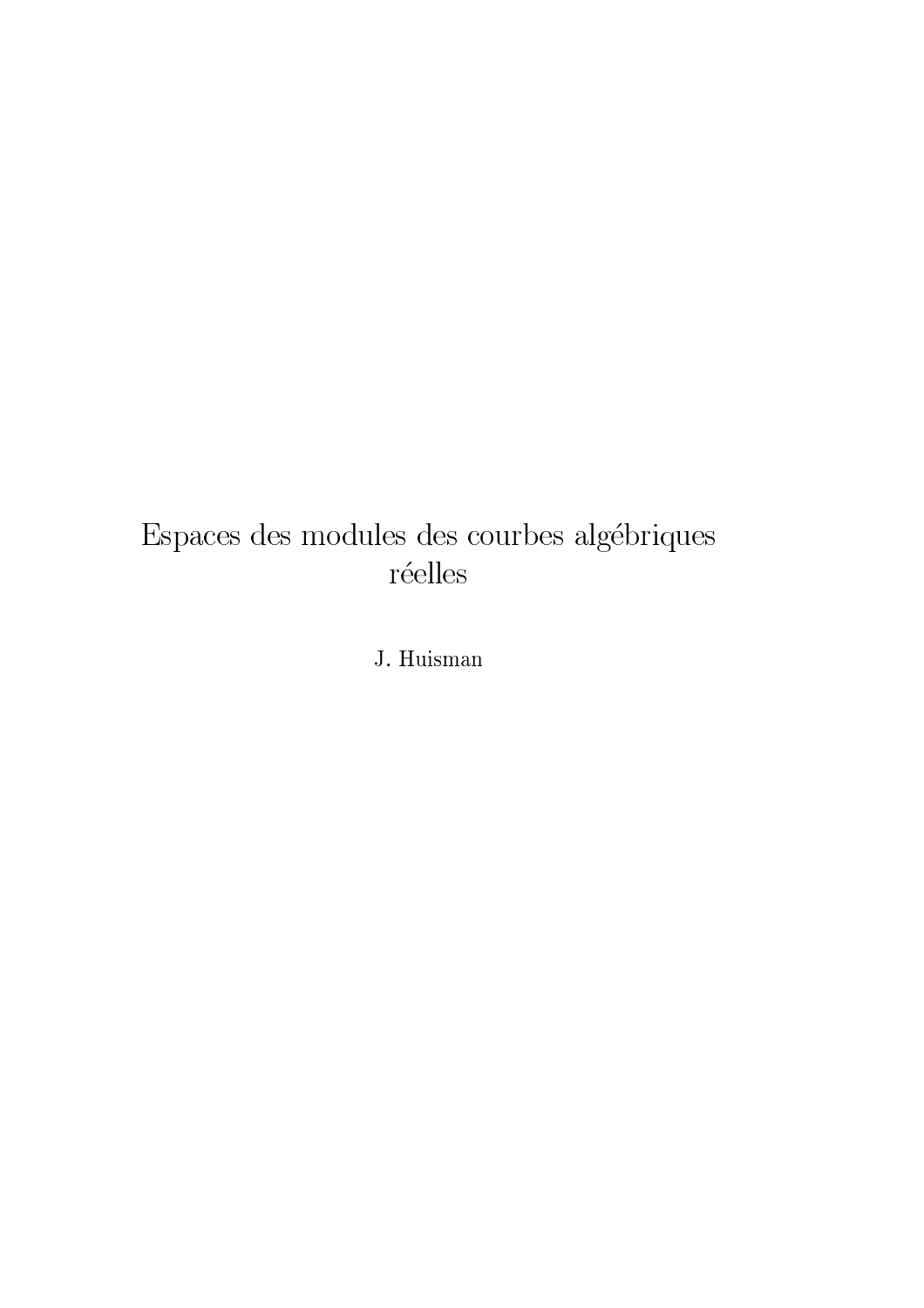$\overline{2}$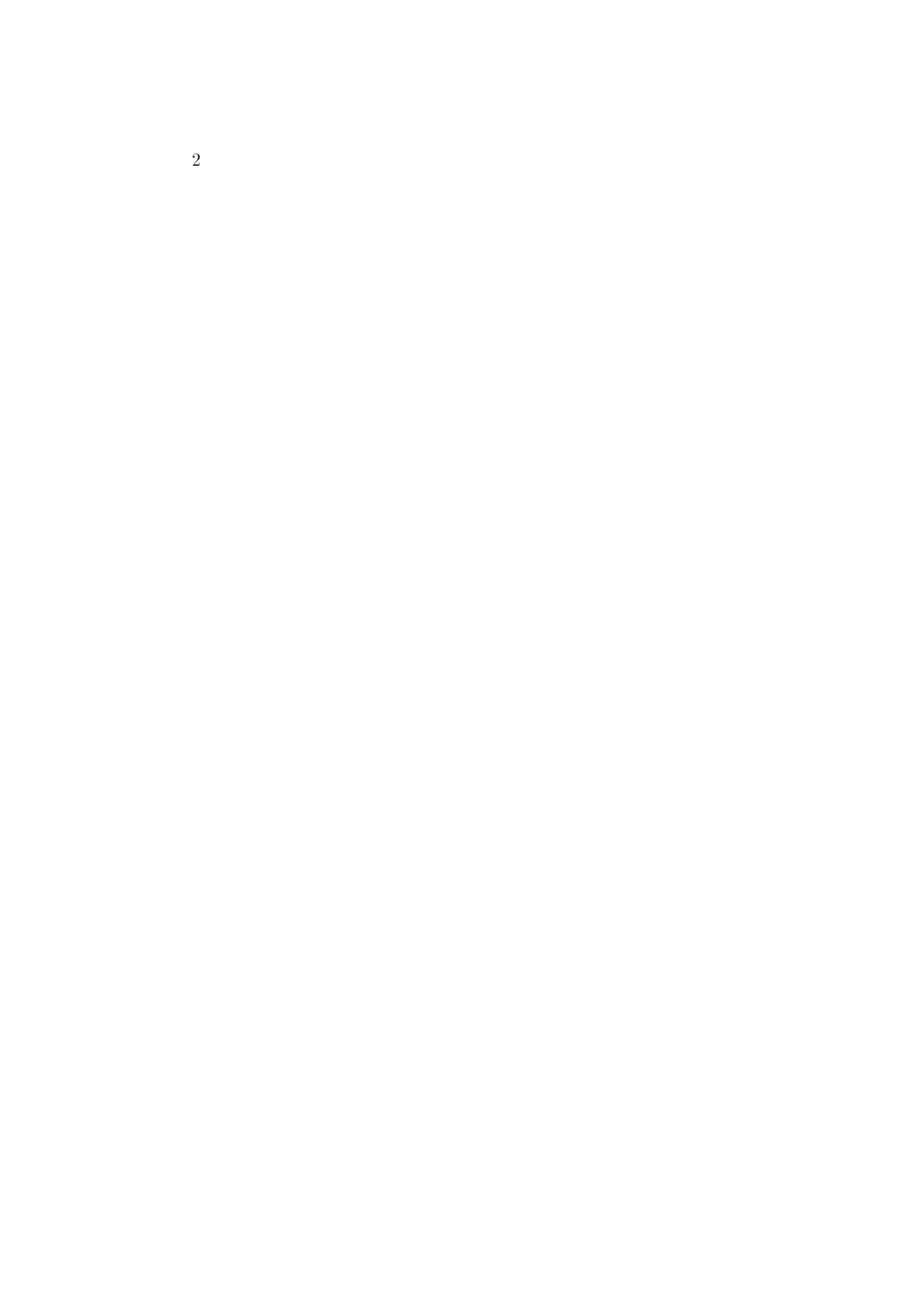# Texte de synthèse

# **INTRODUCTION**

Dans ce texte je décrirai les résultats principaux de mes travaux dans leur contexte. Je me concentrerai particulièrement sur les travaux présentés ici, i.e. les papiers [22, 24, 25, 26, 27]. L'une des idées principales de ces papiers est celle de l'uniformisation équivariante d'une courbe algébrique réelle. Le groupe des automorphismes d'une telle uniformisation est le groupe fondamental équivariant d'une courbe algébrique réelle. J'ai été amené à introduire ce groupe-là pour construire des systèmes globaux de coordonnées analytiques complexes sur l'espace de Teichmüller de courbes algébriques complexes de genre donné, qui sont équivariants pour l'action du groupe de Galois Gal $(\mathbb{C}/\mathbb{R})$  [24, 25]. Pour la construction de ces systèmes de coordonnées j'ai du déterminer des présentations explicites du groupe fondamental equivariant d'une courbe algébrique réelle. Ceci a par la suite d'autres applications dans des domaines différents : la classification des groupes quasifuchsiens étendus [29] et la description du groupe fondamental algébrique d'une courbe algébrique réelle comme complété profini du groupe fondamental équivariant de celle-ci [30].

Chaque système de coordonnées équivariantes construit sur l'espace de Teichmüller des courbes algébriques complexes de genre donné induit un système global de coordonnées analytiques réelles sur l'espace de Teichmüller réel des courbes algébriques réelles de type topologique donné. Ce système particulier semble difficile à étudier. Je propose un autre système de coordonnées analytiques réelles sur l'espace de Teichmüller de courbes algébriques réelles de type topologique donné qui semble plus facile à étudier [26]. L'idée pour sa construction est essentiellement l'uniformisation d'une courbe algébrique réelle par un groupe de Schottky classique réel [27]. Cette approche semble permettre d'étudier la structure semi-analytique de l'espace des modules des courbes algébriques réelles stables [49] en considérant certaines dégénérescences de groupes de Schottky.

Dans le papier [23] je montre que l'espace des modules des courbes al-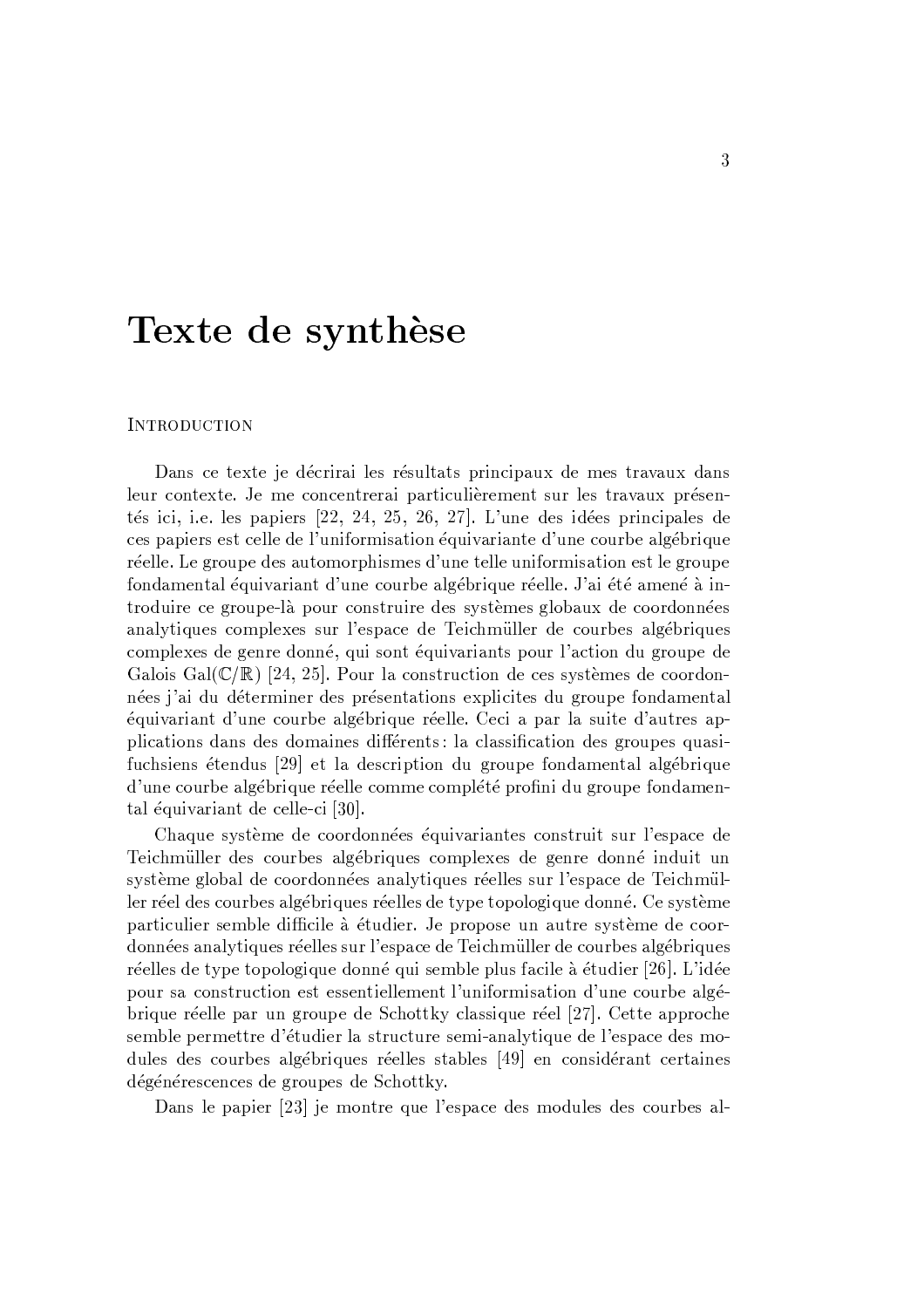gébriques réelles de genre donné a une structure naturelle de variété semianalytique. Dans [22] je montre que cette structure est une vraie structure semi-analytique, i.e., elle n'est pas analytique réelle. Plus précisément, cela implique qu'il n'y a pas de structure naturelle analytique réelle sur l'espace des modules des courbes algébriques réelles de genre donné.

# COORDONNÉES SUR L'ESPACE DE TEICHMÜLLER COMPLEXE

Soit X une surface de Riemann compacte de genre g, où  $g \geq 2$ . Le Théorème d'uniformisation de Koebe-Poincaré [32, 45] dit qu'il existe un revêtement holomorphe

$$
p\colon U\to X
$$

de X par le demi-plan supérieur  $U = \{z \in \mathbb{C} | \text{Im}(z) > 0\}$ . Le groupe des automorphismes

$$
G = \text{Aut}(p) = \{ \alpha \in \text{Aut}(U) \mid p \circ \alpha = p \}
$$

est un sous-groupe du groupe  $Aut(U) = PSL_2(\mathbb{R})$  et agit proprement discontinûment sur U. De plus, son ensemble limite dans  $\mathbb{P}^1(\mathbb{C})$  est égal à  $\mathbb{P}^1(\mathbb{R})$ , i.e.,  $G$  est un groupe fuchsien réel de la première espèce [36].

Comme  $U$  est simplement connexe,  $p$  est un revêtement universel de  $X$ . En particulier, le groupe G est isomorphe au groupe fondamental  $\pi_1(X)$  de  $X.$  Soit

$$
\rho\colon \pi_1(X)\longrightarrow G
$$

un isomorphisme.

Une déformation quasi-conforme [43] de  $\rho$  est un morphisme de groupes  $\tilde{\rho}$ de  $\pi_1(X)$  dans  $PSL_2(\mathbb{C})$  tel qu'il existe un homéomorphisme quasi-conforme h de  $\mathbb{P}^1(\mathbb{C})$  dans lui-même avec

$$
\tilde{\rho}(\gamma) = h \circ \rho(\gamma) \circ h^{-1}
$$

pour tout  $\gamma \in \pi_1(X)$ . Une telle déformation est dite réelle si  $h(U) \subseteq U$  et h est équivariant pour l'action du groupe de Galois Gal $(\mathbb{C}/\mathbb{R})$  sur  $\mathbb{P}^1(\mathbb{C})$ , i.e., si  $h(U) \subseteq U$  et  $h(\sigma(z)) = \sigma(h(z))$  pour tout  $z \in \mathbb{P}^1(\mathbb{C})$ , où  $\sigma$  est la conjugaison complexe. Soit Def<sub> $\mathbb{C}(\rho)$ </sub> (resp. Def<sub> $\mathbb{R}(\rho)$ </sub>) l'ensemble des déformations complexes (resp. réelles) de  $\rho$ . L'ensemble Def<sub>C</sub>( $\rho$ ) (resp. Def<sub>R</sub>( $\rho$ )) a une structure naturelle de variété holomorphe complexe (resp. réelle). Il est clair que le groupe  $PSL_2(\mathbb{C})$  (resp.  $PSL_2(\mathbb{R})$ ) agit, d'une manière analytique, sur Def<sub>c</sub>( $\rho$ ) (resp. Def<sub>R</sub>( $\rho$ )) par conjugaison. Le quotient

$$
\mathrm{PSL}_2(\mathbb{C})\backslash \mathrm{Def}_{\mathbb{C}}(\rho) \quad (\text{resp.} \ \mathrm{PSL}_2(\mathbb{R})\backslash \mathrm{Def}_{\mathbb{R}}(\rho))
$$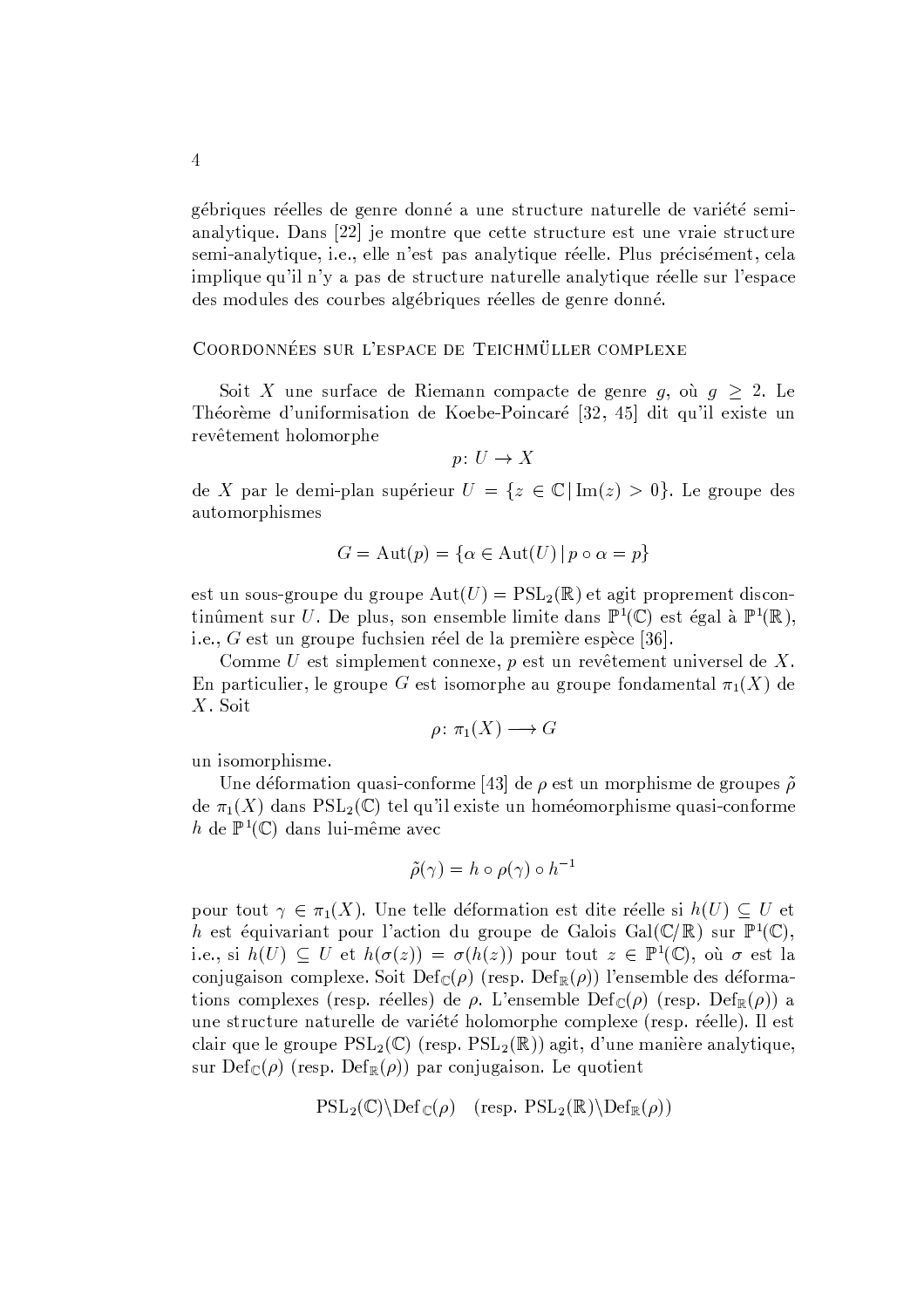est une variété holomorphe complexe (resp. réelle).

Soit  $T(X)$  l'espace des modules de Teichmüller de X. Un élément de  $T(X)$  est une paire  $(Y, \varphi)$  où Y est une surface de Riemann compacte de genre q et  $\varphi$  est un isomorphisme de groupes de  $\pi_1(X)$  sur  $\pi_1(Y)$  préservant le produit d'intersection de 1-cycles [41]. Deux de telles paires  $(Y, \varphi)$ et  $(Z, \psi)$  représentent le même élément de  $T(X)$  si et seulement s'il existe un isomorphisme  $f: Y \to Z$  et un automorphisme intérieur de  $\pi_1(Z)$  tel que  $f_* \circ \varphi = \alpha \circ \psi$ . L'espace de Teichmüller  $T(X)$  admet une structure naturelle de variété holomorphe complexe. Cette variété est de dimension  $3g - 3$  et est, en fait, homéomorphe à  $\mathbb{C}^{3g-3}$  [43].

Soit

$$
\Phi_{\mathbb{R}}
$$
: Def <sub>$\mathbb{R}$</sub>  $(\rho) \longrightarrow T(X)$ 

l'application définie par  $\Phi_{\mathbb{R}}(\tilde{\rho}) = (U/\text{im}(\tilde{\rho}), \tilde{\rho})$  pour  $\tilde{\rho} \in \text{Def}_{\mathbb{R}}(\rho)$ . L'application  $\Phi_{\mathbb{R}}$  est analytique réelle et est un quotient pour l'action de  $PSL_2(\mathbb{R})$ sur Def<sub>R</sub> $(\rho)$  [43]. Plus précisément,  $\Phi_{\mathbb{R}}$  induit un isomorphisme de variétés holomorphes réelles

$$
\overline{\Phi}_{\mathbb{R}} : \mathrm{PSL}_2(\mathbb{R}) \backslash \mathrm{Def}_{\mathbb{R}}(\rho) \longrightarrow T(X).
$$

On peut construire un système global de coordonnées analytiques réelles

$$
\Xi_\mathbb{R}\colon \mathrm{PSL}_2(\mathbb{R})\backslash \mathrm{Def}_\mathbb{R}(\rho)\longrightarrow \mathbb{R}^{6g-6}
$$

sur  $\mathrm{PSL}_2(\mathbb{R})\backslash \mathrm{Def}_{\mathbb{R}}(\rho)$ —et donc sur  $T(X)$  en composant  $\Xi_{\mathbb{R}}$  avec  $\overline{\Phi}_{\mathbb{R}}^{-1}$ —en choisissant une présentation du groupe  $\pi_1(X)$  [1]. Ce système de coordonnées analytiques réelles sur  $T(X)$  est appelé le système de coordonnées de Fricke.

Si on veut construire un système global de coordonnées analytiques complexes sur  $T(X)$ , on sera tenté de définir, de façon analogue, une application

$$
\mathrm{Def}_{\mathbb{C}}(\rho) \longrightarrow T(X).
$$

Malheureusement, cette application est loin d'induire un isomorphisme de variétés holomorphes complexes du quotient  $PSL_2(\mathbb{C})\backslash Def_{\mathbb{C}}(\rho)$  sur  $T(X)$ . En fait, le quotient  $PSL_2(\mathbb{C})\backslash Def_{\mathbb{C}}(\rho)$  est isomorphe à  $T(X) \times T(X^{\sigma})$ , où  $X^{\sigma}$  est la surface de Riemann conjuguée de  $X$ . En effet, pour une déformation quasiconforme  $\tilde{\rho}$  de  $\rho$  définie par l'homéomorphisme quasi-conforme h, on définit  $\tilde{U} = h(U)$  et  $\tilde{L} = h(L)$ , où L est le demi-plan inférieur  $\{z \in \mathbb{C} \mid \text{Im}(z) < 0\}.$ Le domaine de discontinuité de im( $\rho$ ) est alors égal à  $\tilde{U} \cup \tilde{L}$ . On définit une application

$$
\Phi_{\mathbb{C}}\colon \mathrm{Def}_{\mathbb{C}}(\rho) \longrightarrow T(X) \times T(X^{\sigma})
$$

par

$$
\Phi_{\mathbb{C}}(\tilde{\rho}) = ((\tilde{U}/\text{im}(\tilde{\rho}), \tilde{\rho}), (\tilde{L}/\text{im}(\tilde{\rho}), \tilde{\rho})
$$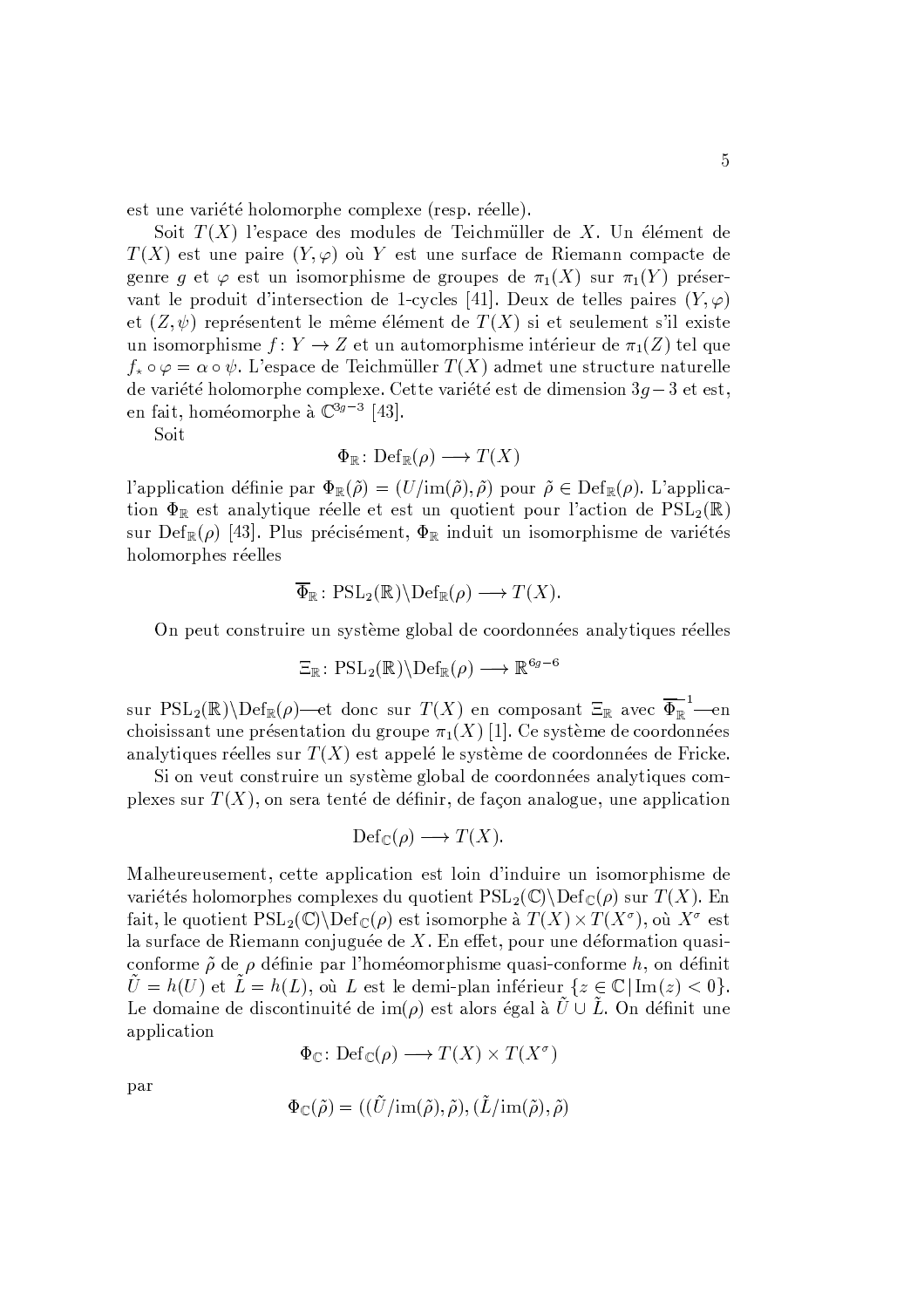pour  $\tilde{\rho} \in \text{Def}_{\mathbb{C}}(\rho)$ . L'application  $\Phi_{\mathbb{C}}$  est analytique complexe et est un quotient pour l'action de  $PSL_2(\mathbb{C})$  sur Def<sub> $\mathbb{C}(\rho)$ </sub>. Plus précisément,  $\Phi_{\mathbb{C}}$  induit un isomorphisme de variétés holomorphes complexes [43]

$$
\overline{\Phi}_{\mathbb{C}}\colon \mathrm{PSL}_2(\mathbb{C})\backslash \mathrm{Def}_{\mathbb{C}}(\rho) \longrightarrow T(X) \times T(X^{\sigma}).
$$

En particulier,  $PSL_2(\mathbb{C})\backslash Def_{\mathbb{C}}(\rho)$  est de dimension  $6q-6$ .

On peut construire un système global de coordonnées complexes analytiques sur  $T(X)$  en choisissant une projection

$$
\Pi_{\mathbb{C}}\colon \mathrm{PSL}_2(\mathbb{C})\backslash \mathrm{Def}_{\mathbb{C}}(\rho) \longrightarrow \mathbb{C}^{3g-3},
$$

dont la restriction à  $\overline{\Phi}_{\mathbb{C}}^{-1}(T(X)\times\{(X^\sigma,\mathrm{id})\})$  est injective [7, 35]. Une construction d'un système de coordonnées plus intéressante [13] suppose que  $X$  admet une structure réelle, *i.e.*, qu'il existe une action du groupe de Galois  $\Sigma = \text{Gal}(\mathbb{C}/\mathbb{R})$  sur X telle que la conjugaison complexe  $\sigma$  agit d'une facon anti-holomorphe. On appellera courbe algébrique réelle une surface de Riemann compacte munie d'une telle action de  $\Sigma$ . L'espace de Teichmüller  $T(X)$  peut être alors plongé diagonalement dans  $T(X) \times T(X^{\sigma})$ . En effet, soit l'application

$$
\Delta\colon T(X)\longrightarrow T(X)\times T(X^{\sigma})
$$

définie par  $\Delta(Y,\varphi) = ((Y,\varphi),(Y,\varphi \circ \sigma_{\star}))$  pour  $(Y,\varphi) \in T(X)$ . Il est clair que  $\Delta$  est un plongement de la variété holomorphe complexe  $T(X)$  dans  $T(X) \times T(X^{\sigma})$ . Cette fois-ci, on choisit une projection  $\Pi_{\mathbb{C}}$  dont la restriction à  $\overline{\Phi}_{\mathbb{C}}^{-1}(\Delta(T(X)))$  est injective. Cette dernière construction d'un système de coordonnées est intéressante car elle donne un système de coordonnées  $\Sigma$ -équivariantes sur  $T(X)$ . Malheureusement la courbe algébrique réelle X dans cette construction est bien particulière : l'ensemble  $X^{\Sigma}$  des points fixes possède  $g + 1$  composantes connexes. Une telle courbe algébrique réelle est appelée une  $M$ -courbe.

Les papiers [24, 25] veulent expliquer, de manière conceptuelle, la construction *ad hoc* du système global de coordonnées analytiques complexes équivariantes sur l'espace de Teichmüller  $T(X)$  d'une M-courbe X. De plus, cette approche permet de généraliser et de construire un tel système sur l'espace de Teichmüller  $T(X)$  de n'importe quelle courbe algébrique réelle X. L'idée principale est d'uniformiser une courbe algébrique réelle d'une façon équivariante.

Supposons que  $X$  est, en fait, une courbe algébrique réelle, i.e. qu'on a une structure réelle sur la surface de Riemann  $X$ . A plusieurs endroits dans la littérature [2, 8, 44] on essaie de relever l'action de  $\Sigma$  sur X à une action de  $\Sigma$ sur U pour obtenir une uniformisation de la courbe algébrique réelle  $X$  par le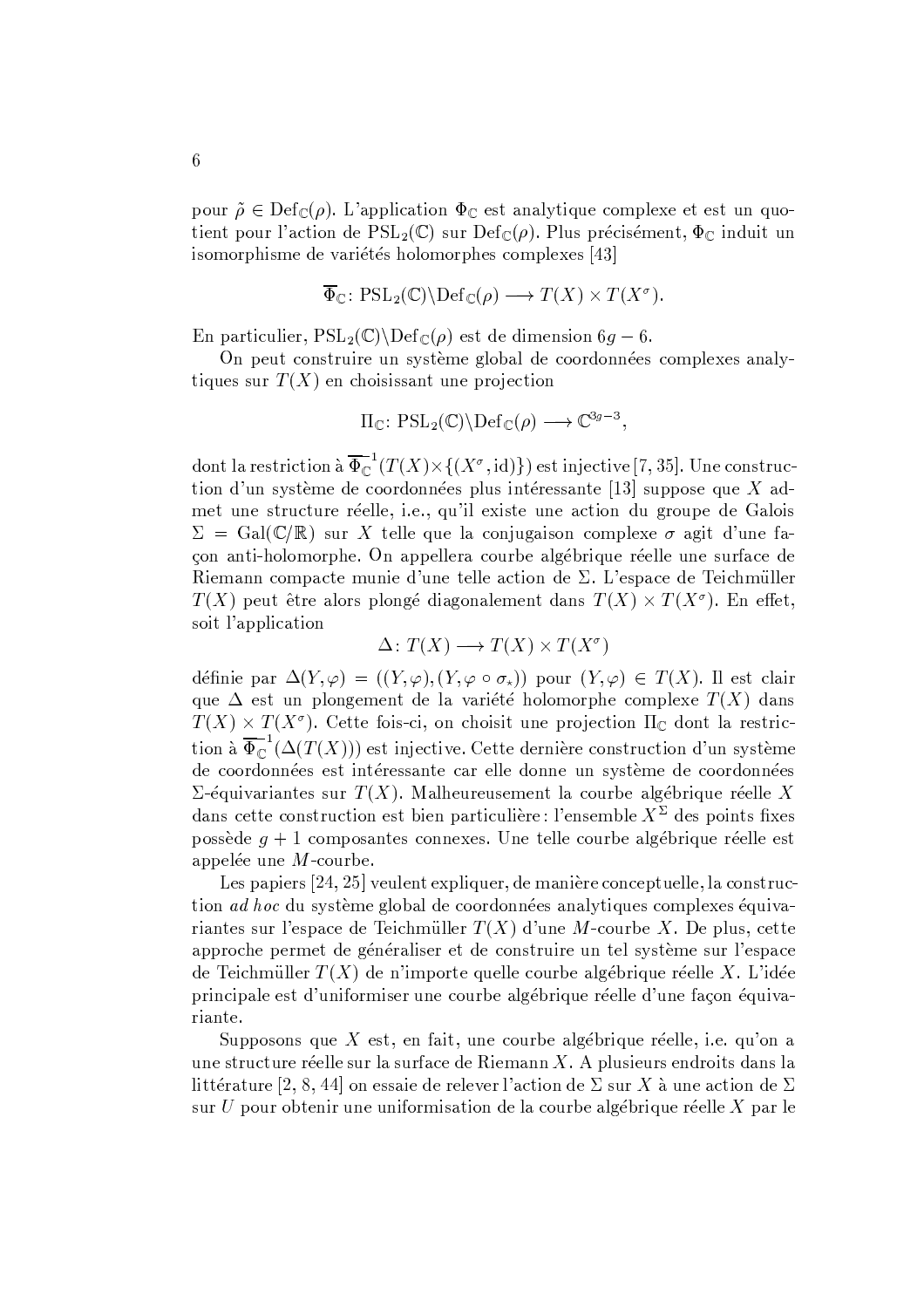demi-plan supérieur  $U$ . A mon avis cela ne donne pas la bonne uniformisation d'une courbe algébrique réelle. Il me semble qu'il ne faut pas tenir à ce qu'un revêtement équivariant soit connexe. En effet, quand on considère des espaces topologiques E munis d'une action d'un groupe  $\Sigma$ , la connexité de E devrait être définie en termes de sous-ensembles de E stables pour l'action de  $\Sigma$ . Ainsi, E est équivariamment connexe si et seulement si le quotient  $E/\Sigma$  est connexe. On peut alors refaire la théorie des revêtements topologiques [14] dans la catégorie des espaces topologiques munis d'une  $\Sigma$ -action. Pour la courbe algébrique réelle X cela donne un revêtement équivariant universel

$$
q\colon D\longrightarrow X
$$

par le demi-plan double  $D = U \cup L$  défini par

$$
q(z) = \begin{cases} p(z) & \text{si } z \in U, \\ \sigma(p(\sigma(z)) & \text{si } z \in L. \end{cases}
$$

Ce revêtement est holomorphe. Le groupe  $H$  des automorphismes équivariant du revêtement q est donc un sous-groupe du groupe de tous les automorphismes équivariant du demi-plan double  $D$ , i.e.,  $H$  est un sous-groupe du groupe  $PGL_2(\mathbb{R})$ . De plus, le domaine de discontinuité de H est égal à D et ni U ni L ne sont stables pour l'action de H, i.e., H est un groupe fuchsien étendu [37]. Il est clair que le groupe G est un sous-groupe de H d'indice 2.

Comme q est un revêtement équivariant universel, le groupe  $H$  est isomorphe au groupe fondamental équivariant  $\pi_1(X,\Sigma)$  de X. Le groupe équivariant  $\pi_1(X,\Sigma)$  contient  $\pi_1(X)$  comme un sous-groupe d'indice 2. Soit

$$
\tau \colon \pi_1(X, \Sigma) \longrightarrow H
$$

un isomorphisme dont la restriction à  $\pi_1(X)$  coincide avec  $\rho$ .

Soit Def<sub>c</sub> $(\tau)$  l'espace de déformations complexes quasi-conformes de  $\tau$ . Alors,  $Def_{\mathcal{C}}(\tau)$  est une variété holomorphe complexe [33]. Le groupe  $PSL_2(\mathcal{C})$ agit, d'une manière analytique, sur  $Def_{\mathbb{C}}(\tau)$  par conjugaison. Le quotient  $PSL_2(\mathbb{C})\backslash Def_{\mathbb{C}}(\tau)$  est une variété holomorphe complexe.

On définit l'application

$$
\Psi_{\mathbb{C}}\colon \mathrm{Def}_{\mathbb{C}}(\tau) \longrightarrow T(X)
$$

par  $\Psi_{\mathbb{C}}(\tilde{\tau}) = (\tilde{U}/\tilde{\tau}(\pi_1(X)), \tilde{\tau}_{|\pi_1(X)})$ . L'application  $\Psi_{\mathbb{C}}$  est analytique complexe et est un quotient pour l'action de  $PSL_2(\mathbb{C})$  sur  $Def_{\mathbb{C}}(\tau)$  [33]. Plus précisément,  $\Psi_{\mathbb{C}}$  induit un isomorphisme de variétés holomorphes complexes

$$
\overline{\Psi}_{\mathbb{C}}
$$
:  $PSL_2(\mathbb{C})\backslash Def_{\mathbb{C}}(\tau) \longrightarrow T(X)$ .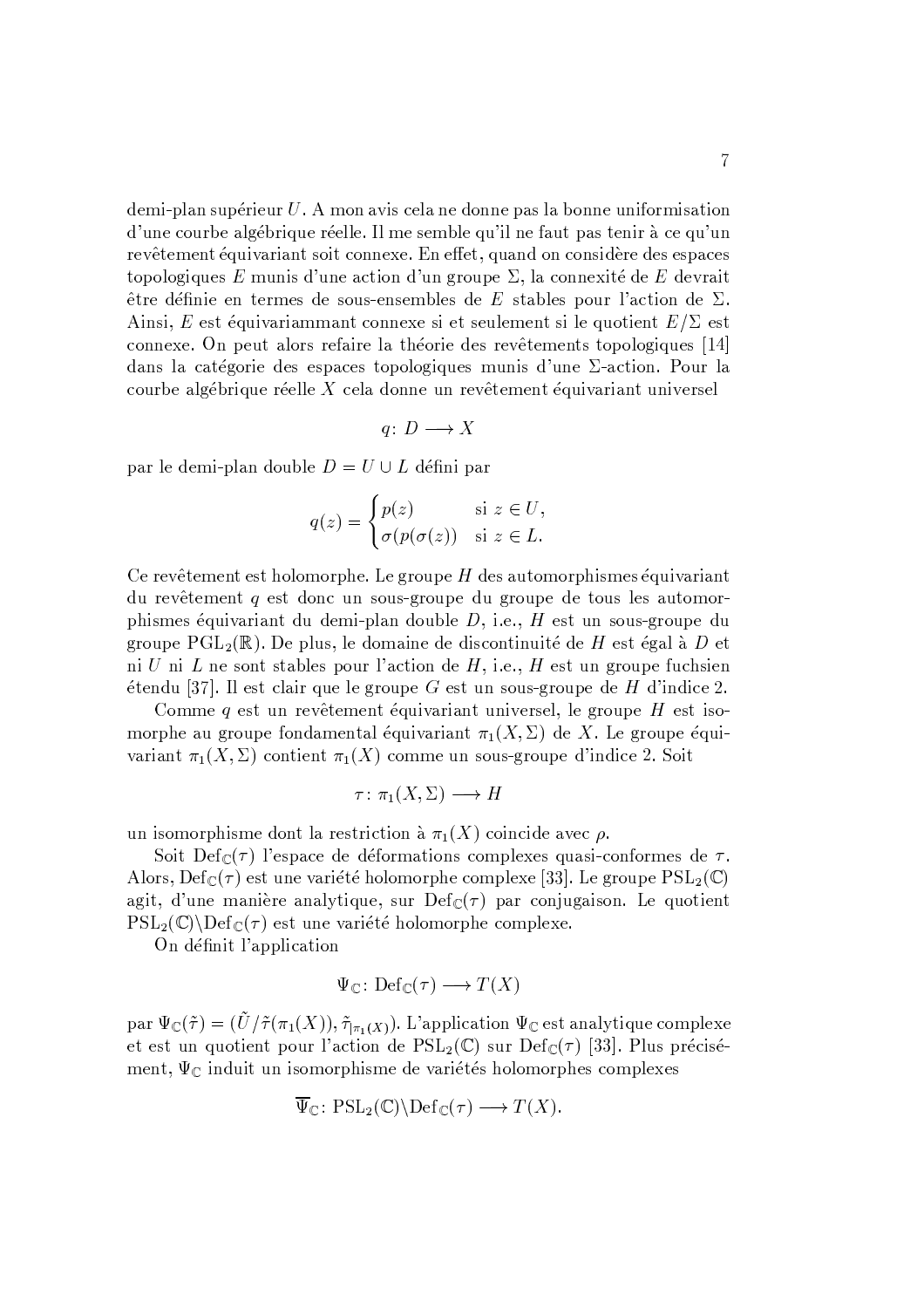En choisissant une présentation du groupe fondamental équivariant  $\pi_1(X,\Sigma)$  de X on peut construire un système global de coordonnées analytiques complexes équivariantes

$$
\Xi_C \colon \mathrm{PSL}_2(\mathbb{C}) \backslash \mathrm{Def}_{\mathbb{C}}(\tau) \longrightarrow \mathbb{C}^{3g-3}
$$

sur le quotient  $PSL_2(\mathbb{C})\backslash Def_{\mathbb{C}}(\tau)$ . En composant  $\Xi_{\mathbb{C}}$  avec  $\overline{\Psi}_{\mathbb{C}}^{-1}$  on obtient un système global de coordonnées analytiques complexes équivariantes sur l'espace de Teichmüller  $T(X)$  de la courbe algébrique réelle X [24, 25]. Plus précisément on a l'énoncé suivant.

Théorème. Soit X une courbe algébrique réelle de genre g. Considérons l'espace de Teichmüller  $T(X)$  des courbes algébriques complexes de genre q muni de l'action induite de  $\Sigma = \text{Gal}(\mathbb{C}/\mathbb{R})$ . Alors il existe un système global de coordonnées analytiques complexes équivariantes

$$
\Gamma_{\mathbb{C}}\colon T(X)\longrightarrow \mathbb{C}^{3g-3}.
$$

La construction de ce système de coordonnées est effectivement une généralisation de la construction [13] car on a un diagramme commutatif



où r est le morphisme de restriction et  $\Delta$  est le plongement diagonal. Ce diagramme induit alors un diagramme commutatif

$$
\underbrace{\mathrm{PSL}_2(\mathbb{C})\backslash \mathrm{Def}_{\mathbb{C}}(\rho)\xrightarrow{\overline{\Phi}_{\mathbb{C}}}\tT(X)\times T(X^{\sigma})}{\overline{r}\uparrow\atop{\overline{\mathbb{E}}_{\mathbb{C}}}\tT(X)\xrightarrow{\overline{\Psi}_{\mathbb{C}}}\tT(X)\xrightarrow{\overline{\Psi}_{\mathbb{C}}}\tT(X)}T(X)
$$

ce qui montre que l'application  $\Pi_{\mathbb{C}}$  est une projection sur  $\mathbb{C}^{3g-3}$  dont la restriction à  $\overline{\Phi}_{\mathbb{C}}^{-1}(\Delta(T(X)))$  est injective comme dans la construction [13].

# CLASSIFICATION DE GROUPES QUASI-FUCHSIENS ÉTENDUS

Un sous-ensemble C de  $\mathbb{P}^1(\mathbb{C})$  est un quasi-cercle s'il existe un homéomorphisme quasi-conforme *h* de  $\mathbb{P}^1(\mathbb{C})$  dans lui-même tel que  $h(\mathbb{P}^1(\mathbb{R})) = C$  [43].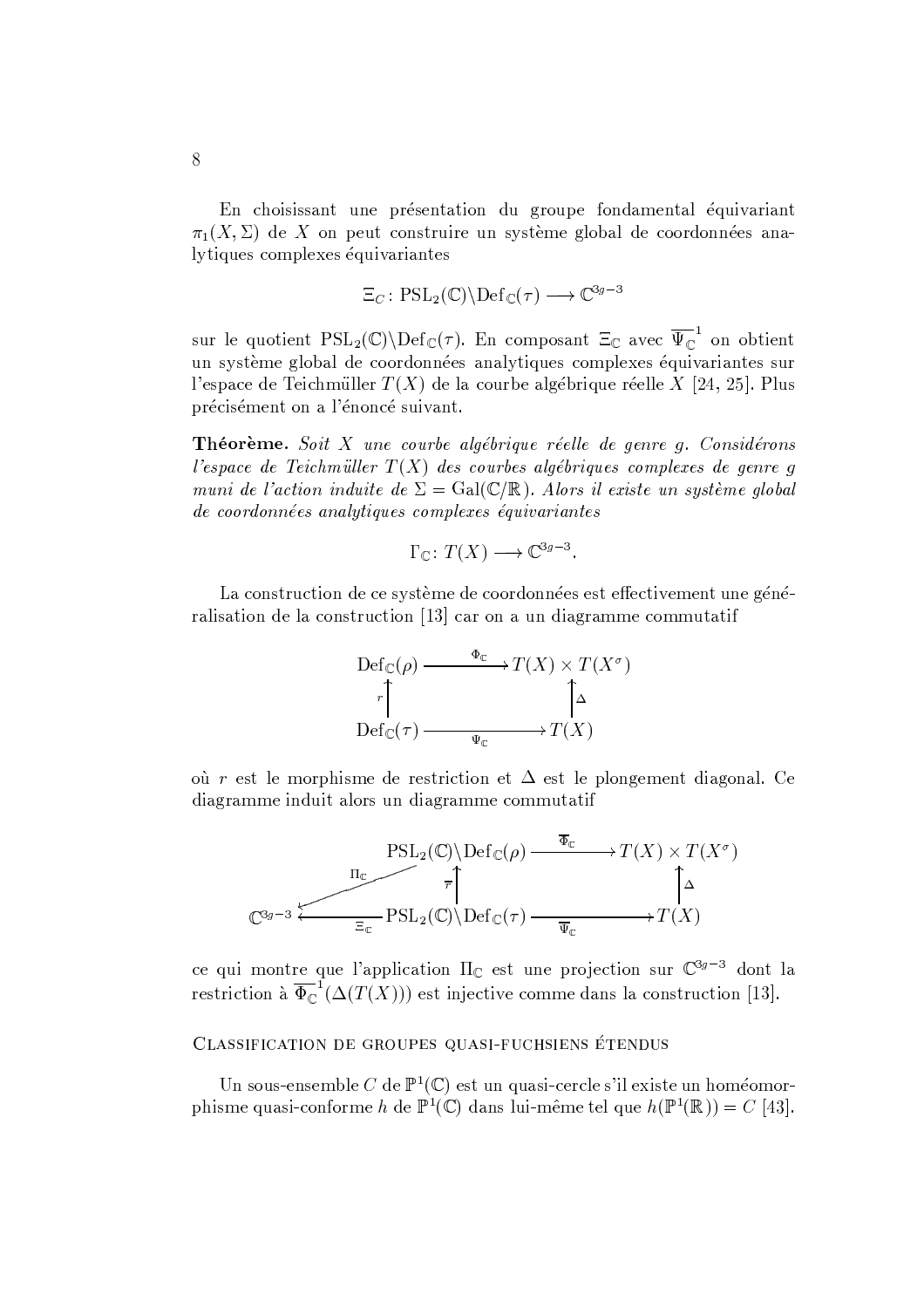Un sous-groupe G de  $PSL_2(\mathbb{C})$  est un groupe quasi-fuchsien étendu de la première espèce si son domaine de discontinuité  $\Omega$  est égal au complémentaire  $\mathbb{P}^1(\mathbb{C})\backslash C$  d'un quasi-cercle C dans  $\mathbb{P}^1(\mathbb{C})$  et si aucune des deux composantes connexes de  $\Omega$  n'est stable pour l'action de G [37]. Pour un tel groupe G, le quotient  $\Omega/G$  est connexe et donc une surface de Riemann. On dit que G est co-compact si  $\Omega/G$  est compact.

Une classe intéressante de groupes quasi-fuchsiens étendus est celle des groupes quasi-fuchsiens étendus co-compacts agissant librement sur leur domaine de discontinuité. Cette classe de groupes quasi-fuchsiens étendus est intéressante car toute surface de Riemann compacte de genre  $g \geq 2$  peut être uniformisée par un tel groupe [24, 25]. Il est donc naturel de se poser la question de la classification des groupes quasi-fuchsiens étendus co-compacts agissant librement sur leur domaine de discontinuité. Cette question semble être peu étudiée [37]. Les résultats des papiers [24, 25] permettent de classifier cette classe de groupes Kleiniens.

Soit  $g \ge 2$  un entier et soient r,  $\tilde{r}$  et s des entiers naturels tels que  $r + \tilde{r} \ne 0$ et  $r + \tilde{r} + 2s = g + 1$ . Soit  $G_{r,\tilde{r},s}$  le groupe donné par la présentation

$$
,
$$

où les relations  $R_i$  sont données par

$$
R_{2i-1} = [x_{2i-1}, x_{2i}] \text{ et } R_{2i} = x_{2i}^2 \text{ pour } i = 1, \dots, r, \text{ et } R_{2r+1} = x_1 x_3 \cdots x_{2r-1} x_{2r+1}^2 x_{2r+2}^2 \cdots x_{2r+r}^2 [x_{2r+r+1}, x_{2r+r+2}] \cdots [x_{g+r}, x_{g+r+1}].
$$

En fait,  $G_{r,\tilde{r},s}$  est isomorphe au groupe fondamental équivariant de la surface compacte connexe orientée  $S = S_{r-1,\tilde{r},s}$  munie d'une action de  $\Sigma$  qui a été construite dans [25]. La surface S est de genre  $g$ , l'ensemble des points fixes  $S^{\Sigma}$  possède r composantes connexes et le complémentaire  $S\backslash S^{\Sigma}$  est connexe si et seulement si  $\tilde{r} \neq 0$ .

La classification de la classe des groupes quasi-fuchsiens étendus à laquelle on s'intéresse est contenue dans l'énoncé suivant.

- Théorème. 1. Soit G un groupe quasi-fuchsien étendu de la première espèce co-compact et agissant librement sur son domaine de discontinuité. Alors, il existe des entiers naturels r,  $\tilde{r}$  et s satisfaisant  $r + \tilde{r} \neq 0$  et  $r + \tilde{r} + 2s \geq 3$  tels que G est isomorphe à  $G_{r,\tilde{r},s}$ .
	- 2. Chaque groupe  $G_{r,\tilde{r},s}$  admet une représentation

$$
\rho\colon G_{r,\tilde{r},s}\longrightarrow \mathrm{PSL}_2(\mathbb{C})
$$

telle que l'image  $\text{im}(p)$  est un groupe quasi-fuchsien étendu de la première espèce co-compact et agissant librement sur son domaine de dis $continuit$  $\acute{e}$ .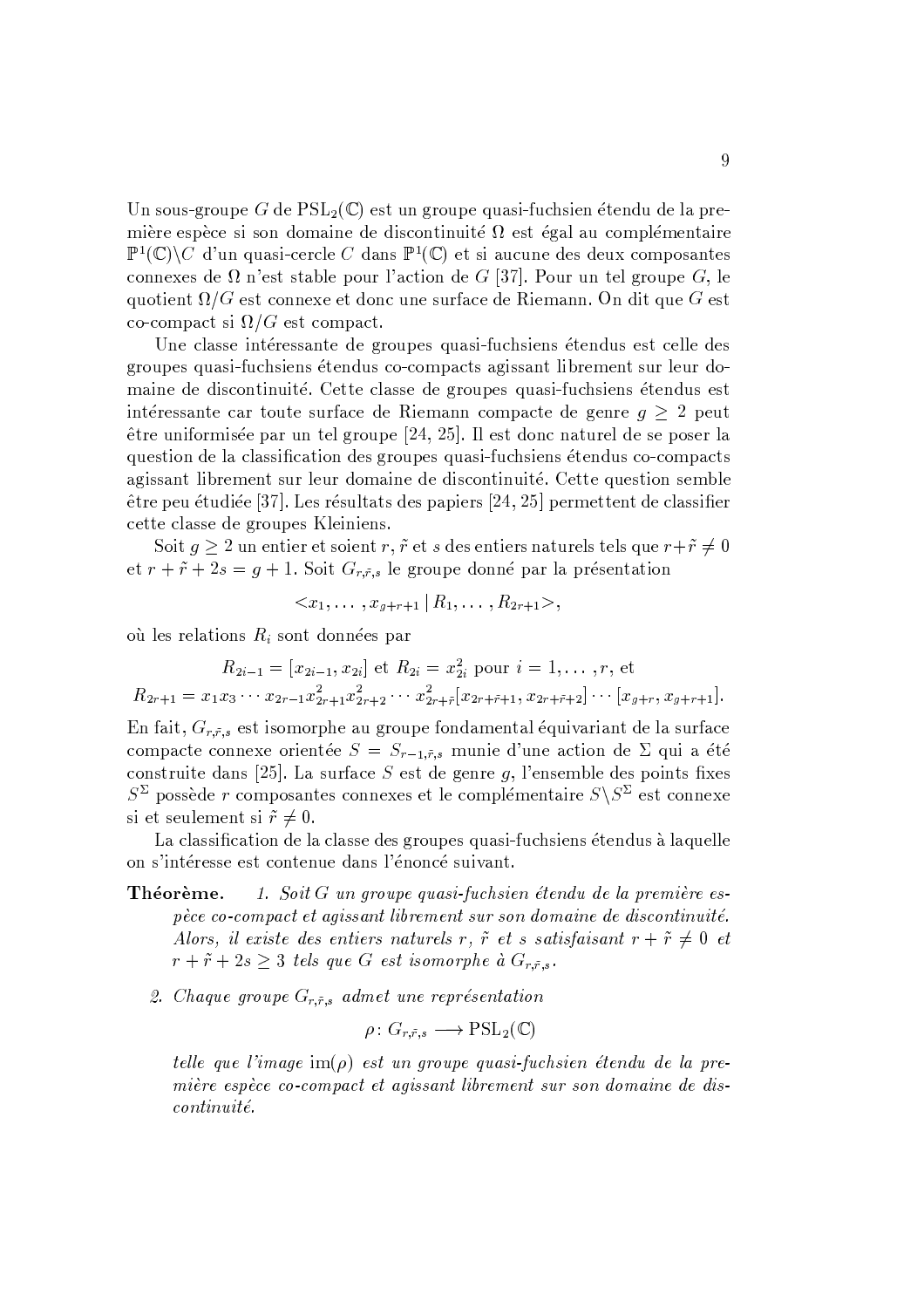3. Les groupes  $G_{r,\tilde{r},s}$  et  $G_{r',\tilde{r}',s'}$  sont isomorphes si et seulement si les trois conditions suivantes sont vérifiées.

(a) 
$$
r + \tilde{r} + 2s = r' + \tilde{r}' + 2s'
$$
;  
\n(b)  $r = r'$ ;  
\n(c)  $\tilde{r} = 0 = \tilde{r}' \circ \tilde{u} \tilde{r} \neq 0 \neq \tilde{r}'$ .

Les assertions 1 et 2 sont des conséquences immédiates des résultats contenus dans les papiers [24, 25]. Le fait que  $G_{r,\tilde{r},s}$  et  $G_{r',\tilde{r}',s'}$  sont isomorphes si les entiers naturels  $r, \tilde{r}, s, r', \tilde{r}', s'$  satisfont les conditions 3a, 3b et 3c est également une conséquence de ces résultats. L'assertion restante peut être montrée après une étude des groupes fondamentaux équivariants des surfaces  $S_{r-1,\tilde{r},s}$  [29] (voir aussi [28]).

# LE GROUPE FONDAMENTAL ALGÉBRIQUE D'UNE COURBE ALGÉBRIQUE RÉELLE

Dans cette section et seulement dans cette section une courbe algébrique réelle X est un schéma propre sur  $\mathbb R$  non singulier géométriquement intègre et de dimension 1 [16]. L'ensemble  $X(\mathbb{C})$  des points complexes de X est considéré comme une surface de Riemann munie d'une structure réelle donnée par l'action du groupe de Galois  $\Sigma = \text{Gal}(\mathbb{C}/\mathbb{R})$  sur  $X(\mathbb{C})$ . En fait, il est bien connu que la donnée de  $X(\mathbb{C})$  avec l'action de  $\Sigma$  suffisent pour récupérer la courbe algébrique réelle  $X$ .

Soit X une courbe algébrique réelle. Soit  $\pi_1^{\text{alg}}(X)$  le groupe fondamental algébrique de  $X$  [15]. On peut montrer comme dans le cas des courbes algébriques complexes [39] l'énoncé suivant [30].

Théorème. Soit  $X$  une courbe algébrique réelle. Alors, le groupe fondamental algébrique  $\pi_1^{\text{alg}}(X)$  de X est isomorphe au complété profini  $\widehat{\pi}_1(X(\mathbb{C}), \Sigma)$ du groupe fondamental équivariant  $\pi_1(X(\mathbb{C}), \Sigma)$  de  $X(\mathbb{C})$ .

Comme conséquence immédiate de ce résultat et de la présentation explicite du groupe fondamental équivariant  $\pi_1(X(\mathbb{C}), \Sigma)$  de  $X(\mathbb{C})$  [24, 25], on obtient le calcul du premier groupe de cohomologie étale d'une courbe algébrique réelle [47].

**Corollaire.** Soit X une courbe algébrique réelle. Soit *g* le genre de X et soit r le nombre de composantes connexes de l'ensemble  $X(\mathbb{R})$  des points réels de X. Soit n un entier non nul. Si n est impair,

$$
H^1_{\acute{e}t}(X,\mathbb{Z}/n\mathbb{Z}) \cong (\mathbb{Z}/n\mathbb{Z})^g.
$$

10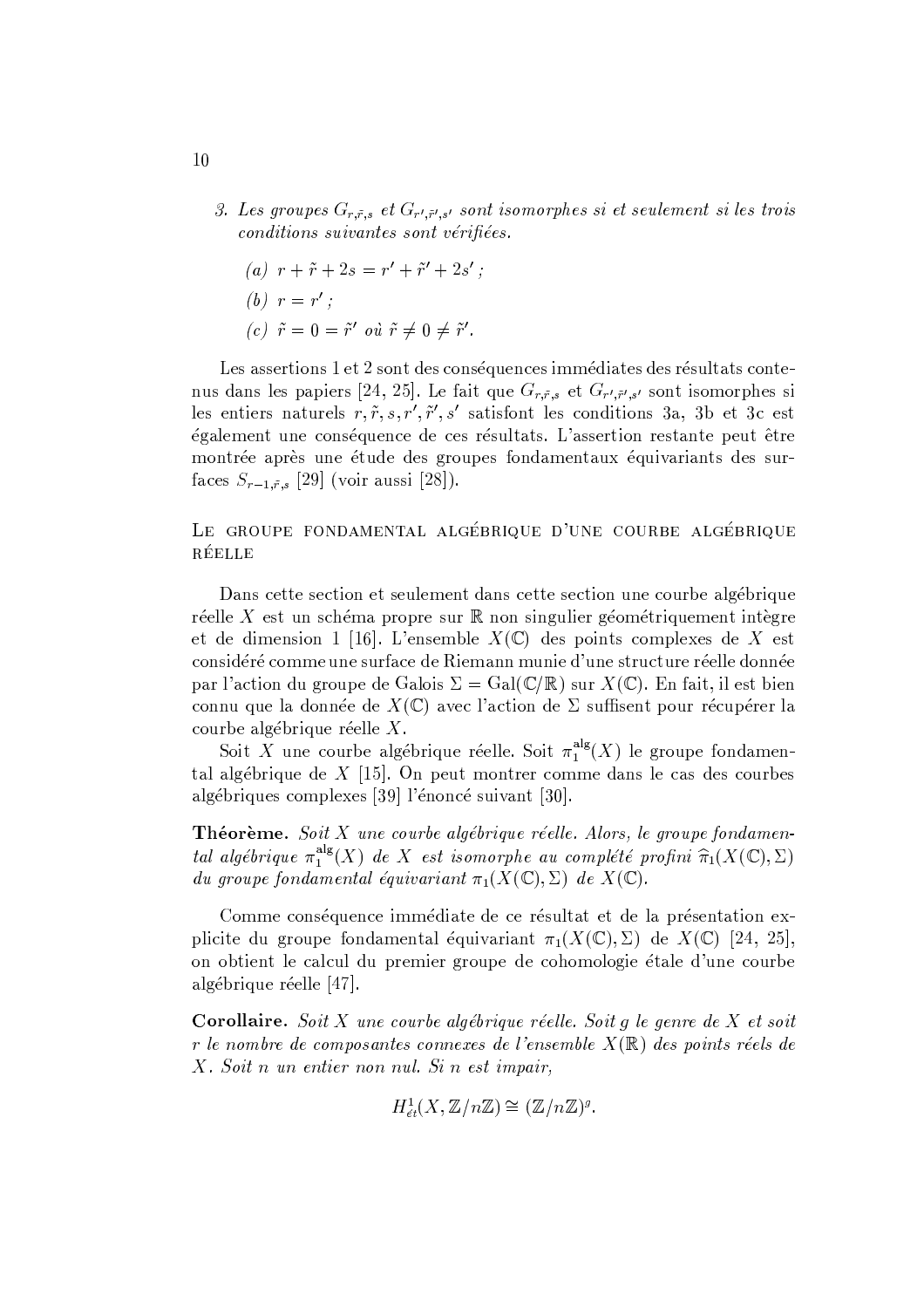Si n est pair,

$$
H^1_{\acute{e}t}(X,\mathbb{Z}/n\mathbb{Z})\cong\begin{cases} (\mathbb{Z}/2\mathbb{Z})^r\oplus(\mathbb{Z}/n\mathbb{Z})^g\quad si\ X(\mathbb{R})\neq\emptyset,\ et\\ \mathbb{Z}/2\mathbb{Z}\oplus(\mathbb{Z}/n\mathbb{Z})^g\quad si\ X(\mathbb{R})=\emptyset.\end{cases}
$$

On appelle type topologique de  $X$  la classe d'isomorphisme de la paire d'espaces topologiques  $(X(\mathbb{C}), X(\mathbb{R}))$ , où  $X(\mathbb{R})$  est considéré comme sousensemble de  $X(\mathbb{C})$ . Il est intéressant de noter que le type topologique de X n'est pas déterminé par  $H^1_{\text{\'et}}(X,\mathbb{Z}/n\mathbb{Z})$ . En effet, pour tout  $g \geq 2$  il existe des courbes algébriques réelles  $X$  et  $Y$  de genre  $g$  telles que  $X(\mathbb{R})$  et  $Y(\mathbb{R})$ ont le même nombre de composantes connexes et telles que  $X(\mathbb{C})\backslash X(\mathbb{R})$ est connexe et  $Y(\mathbb{C})\backslash Y(\mathbb{R})$  est non connexe. D'après le corollaire précédent,  $H^1_{\text{\'et}}(X,\mathbb{Z}/n\mathbb{Z})$  et  $H^1_{\text{\'et}}(Y,\mathbb{Z}/n\mathbb{Z})$  sont isomorphes tandis que X et Y n'ont pas le même type topologique.

Une étude plus profonde du groupe fondamental équivariant  $\pi_1(X(\mathbb{C}), \Sigma)$ révèle que le groupe fondamental algébrique  $\pi_1^{\text{alg}}(X)$  d'une courbe algébrique réelle X de genre strictement positif détermine le type topologique de  $X$ . Plus précisément on a l'énoncé suivant [30].

**Théorème.** Soient X et Y des courbes algébriques réelles de genre strictement positif. Alors, les courbes algébriques réelles X et Y ont le même type topologique si et seulement si les groupes profinis  $\pi_1^{\text{alg}}(X)$  et  $\pi_1^{\text{alg}}(Y)$  sont *isomorphes.* 

COORDONNÉES SUR L'ESPACE DE TEICHMÜLLER RÉEL

Soit X une courbe algébrique réelle de genre  $g \geq 2$ . Soit  $T(X)$  l'espace de Teichmüller complexe de  $X$ , i.e.,  $T(X)$  est l'espace de Teichmüller de  $X$  en tant que surface de Riemann, en oubliant la structure réelle sur  $X$ . L'action du groupe de Galois  $\Sigma = \text{Gal}(\mathbb{C}/\mathbb{R})$  sur X induit une action de  $\Sigma$  sur  $T(X)$ . Pour cette action la conjugaison complexe  $\sigma$  agit d'une façon anti-holomorphe. Comme  $(X, id)$  est un point fixe pour l'action de  $\Sigma$ , le sousensemble des points fixes  $T(X)^{\Sigma}$  est non vide. Comme  $T(X)$  est une variété holomorphe complexe, i.e. une variété analytique complexe sans singularités,  $T(X)^{\Sigma}$  est une variété holomorphe réelle de la même dimension que  $T(X)$ , i.e.,  $\dim T(X)^{\Sigma} = 3g - 3$  [50]. En fait,  $T(X)^{\Sigma}$  est homéomorphe à  $\mathbb{R}^{3g-3}$  [12]. On appelle  $T(X)^{\Sigma}$  l'espace de Teichmüller réel de la courbe algébrique réelle X. Il y a une interprétation des éléments de  $T(X)^{\Sigma}$  comme ensemble des paires  $(Y, f)$  où Y est une courbe algébrique réelle de genre q et  $f: X \to Y$ est un homéomorphisme quasi-conforme équivariant. Deux de telles paires  $(Y, f)$  et  $(Z, h)$  représentent le même élément de  $T(X)$  si et seulement s'il existe un isomorphisme  $k: Y \to Z$  tel que  $k \circ f$  est homotope à h [12].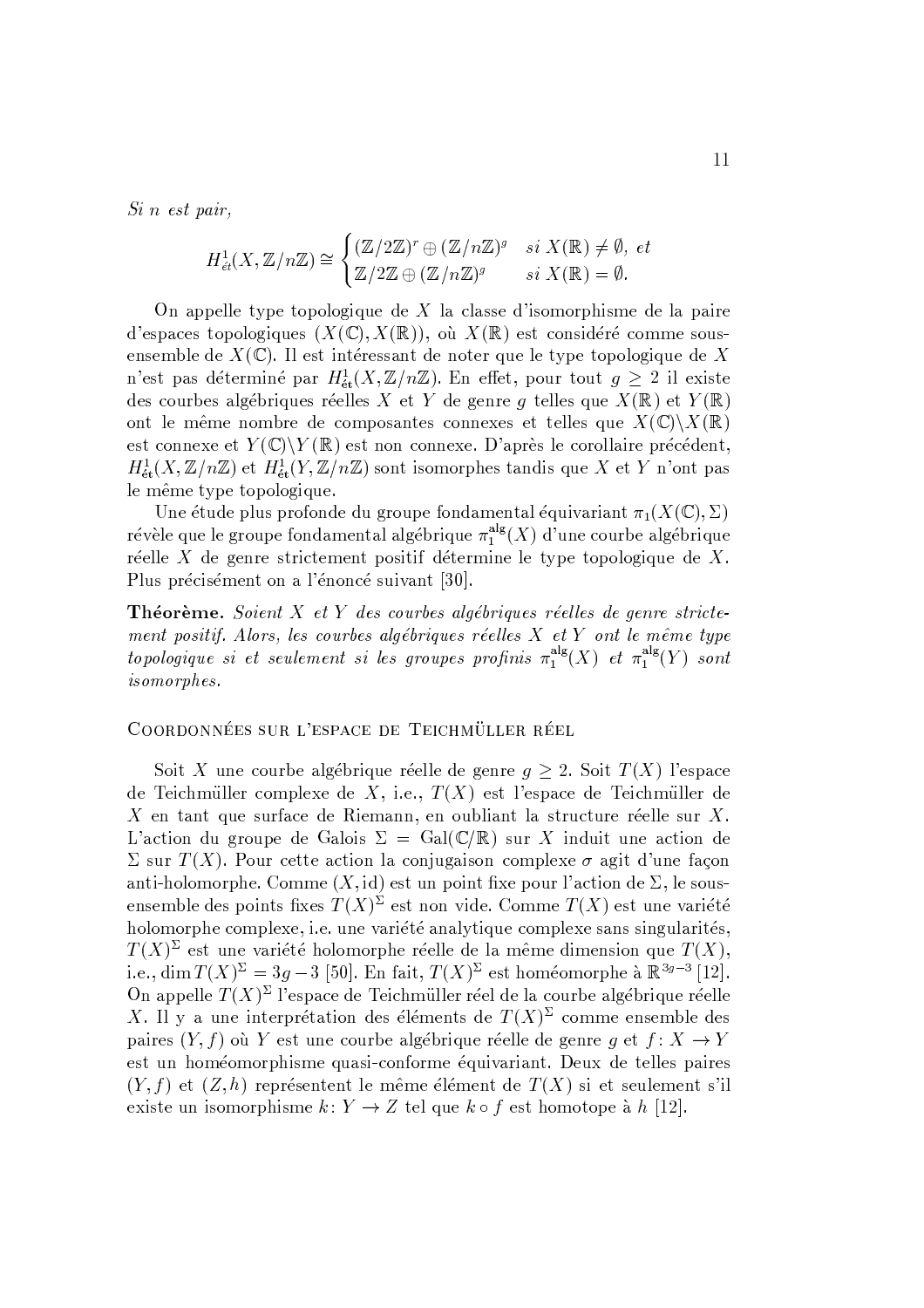Comme le système global de coordonnées analytiques complexes

$$
\Gamma_{\mathbb{C}}\colon T(X)\longrightarrow \mathbb{C}^{3g-3}
$$

 $\blacksquare$ tiques réelles

$$
\Gamma_{\mathbb{R}}\colon T(X)^{\Sigma}\longrightarrow \mathbb{R}^{3g-3}
$$

sur l'espace de Teichmüller réel de X. Par construction,  $\Gamma_{\mathbb{R}}$  s'étend à un système global de coordonnées analytiques complexes sur  $T(X)$ . Si on s'intéresse seulement à l'espace de Teichmüller réel  $T(X)^{\Sigma}$  et à son quotient, l'espace 8L.)\*MOV48LDH@I.)\* S8L.)\*,<VWDH;5|+.)\*&J@>~9.3|H;=\${YDH.)\*;H9.3.3@I@>.)\*8LDGM().3M.0^4F!.s05VWF!VW@>VW~R=\${YDH. que X, on pourrait se contenter d'un système global de coordonnées analytiques réelles sur  $T(X)^{\Sigma}$  qui ne s'étende pas forcément à un système global de coordonnées analytiques complexes sur  $T(X)$ . L'avantage de tels systèmes de coordonnées est qu'ils peuvent être plus simples à étudier.

L'idée est d'uniformiser une courbe algébrique réelle X par un revêtement  $\Box$  i  $\Box$   $\Box$ 

- $R$  . And the contract of the contract of the contract of the contract of the contract of the contract of the contract of the contract of the contract of the contract of the contract of the contract of the contract of the  $D=\mathbb{P}^1(\mathbb{C})\backslash\mathbb{P}^1(\mathbb{R})$  de  $\mathbb{P}^1(\mathbb{C})$ —et est donc stable par conjugaison,
- $\Omega$  , and  $\Omega$  . The  $\Omega$  is a decomposition of  $\Omega$
- $\mathcal{P}$  and  $\mathcal{P}$  is the state of  $\mathcal{P}$  and  $\mathcal{P}$  is the  $\mathcal{P}$  sale. The state  $\mathcal{P}$  is a set of  $\mathcal{P}$  is a set of  $\mathcal{P}$  . The state of  $\mathcal{P}$  is a set of  $\mathcal{P}$  is a set of  $\mathcal{P}$  is a set of  $\land$   $\Omega \cap \mathbb{P}^1(\mathbb{R})$ .

On appelle une uniformisation stricte d'une courbe algébrique réelle  $X$  une telle uniformisation de X. Toute courbe algébrique réelle X, sauf celles de ~R.3(H;. VWD) eF!VWDH;@I.)\*5{YDH.3@I@>.)\*B.\_\*E0Q4=\$8L.Ycg&R8LM.30DH(H.eDH(H=£wyVR;MO=\$\*&J05=IVR(}\*^05;=\$,<0.'h Wc  $26$ .

En général on appelle revêtement strict d'un espace topologique X sur @>.){YDH.3@)DH(}~R;VRDHF+. -r&J~W=>0DH(};5.gQ\*).30.3MO.3(40 -` .){YDH=>QW&J;=\$&)(L0 <sup>9</sup> '- -c 0.3@Y{YDH.e@\$&:;.)\*` triction de  $f$  à chaque orbite est injective. Un espace topologique raisonnable admet alors un revêtement strict universel. On définit le groupe fondamental strict  $\sigma_i(X, \Sigma)$  de X comme le groupe des automorphismes équivariant d'un revêtement strict universel de X. En fait, il y a une équivalence entre la catégorie des revêtement stricts de  $X$  et la catégorie des revêtements ordinaires 8LD{DHVW05=I.3(L0PO -¥8L.zX+%7pqV\Di@dpf=\$\*EVWMOVR;FHH=b\*EMO.

$$
\sigma_1(X,\Sigma) \cong \pi_1(X/\Sigma).
$$

En particulier, X est son propre revêtement strict universel si et seulement \*E=aO - .)\*E07\*E=IMOFH@I.3M-.g(Y0u,<VR(H(C.32L. <sup>X</sup> /i&J@I~R;C9.G@]p9.){YDH=IQR&)@>.3(T,<.}.3(L0;5.G@I.)\*;5.gQ\*).30.3MO.3(40?\*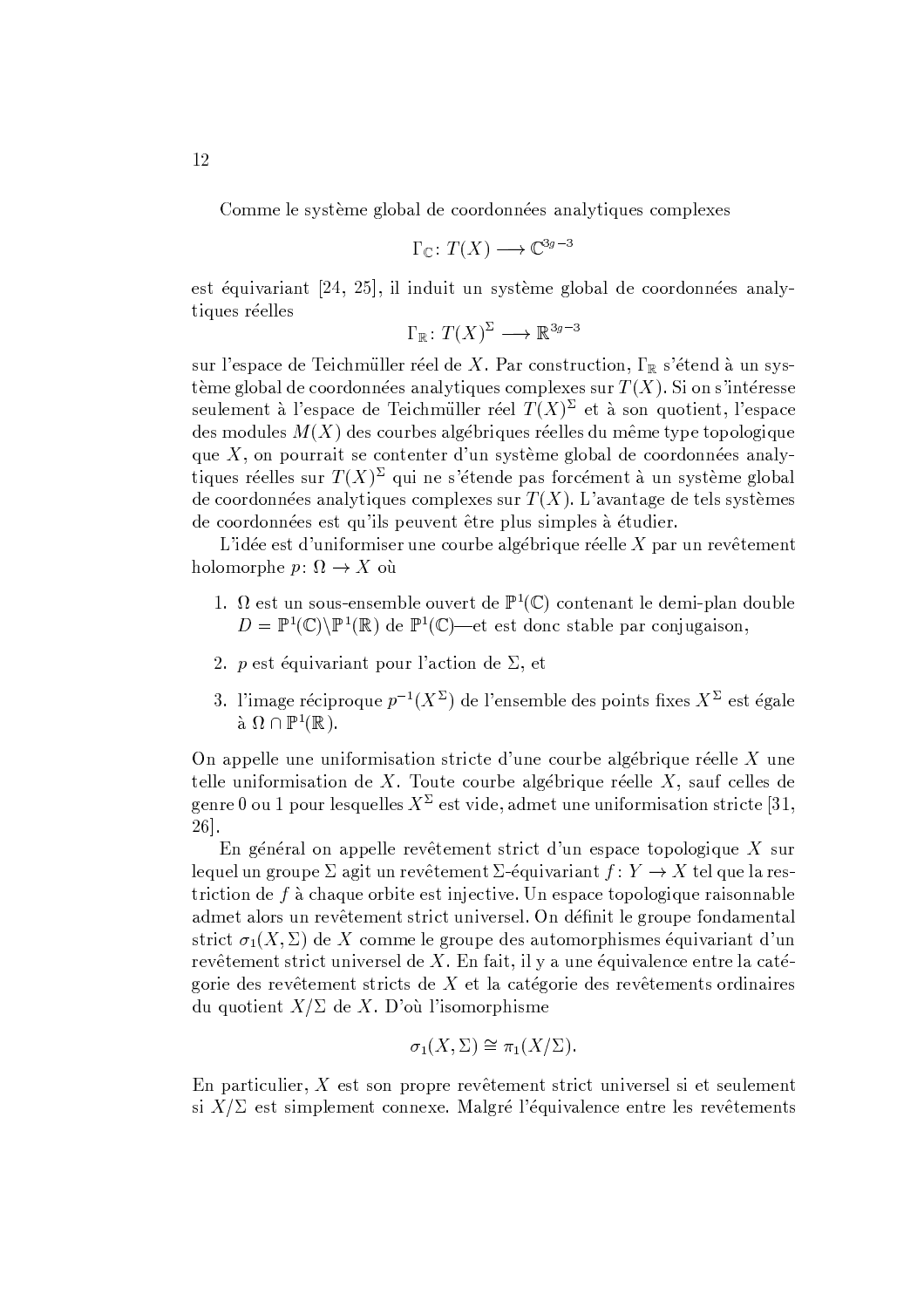stricts et les revêtements ordinaires du quotient, il est commode d'avoir la notion de revêtements stricts pour la suite.

Soit à nouveau X une courbe algébrique réelle et  $\Sigma$  le groupe de Galois  $Gal(\mathbb{C}/\mathbb{R})$ . Soit

$$
p\colon \Omega\longrightarrow X
$$

une uniformisation stricte de X. Soit G le groupe des automorphismes équivariants du revêtement p. Le groupe G est alors un sous-groupe de  $PGL_2(\mathbb{R})$ agissant proprement discontinument sur  $D$ , i.e.,  $G$  est un groupe fuchsien ou un groupe fuchsien étendu.

Comme le quotient  $\Omega/\Sigma$  est simplement connexe, p est un revêtement strict universel de  $X$ . En particulier, le groupe  $G$  est isomorphe au groupe fondamental strict  $\sigma_1(X,\Sigma)$  de X. Soit

$$
\rho \colon \sigma_1(X, \Sigma) \longrightarrow G
$$

un isomorphisme. On se concentre sur le cas  $X^{\Sigma} \neq \emptyset$ . Dans ce cas,  $X/\Sigma$ est une surface compacte connexe à bord non vide. Donc le groupe  $\pi_1(X/\Sigma)$ est libre. Il se trouve qu'en fait le rang de  $\pi_1(X/\Sigma)$  est égal au genre q de X. Il est remarquable que le rang de  $\pi_1(X/\Sigma)$  ne dépende ni du nombre de composantes connexes de  $X^{\Sigma}$  ni du nombre de composantes connexes du complémentaire  $X\backslash X^{\Sigma}$ .

Soit Def<sub>R</sub> $(\rho)$  l'ensemble des déformations quasi-conformes réelles de  $\rho$ . L'ensemble Def<sub>R</sub> $(\rho)$  admet une structure de variété holomorphe réelle. Le groupe  $PGL_2(\mathbb{R})$  agit, de façon holomorphe réelle, sur  $Def_{\mathbb{R}}(\rho)$  et le quotient  $PGL_2(\mathbb{R})\backslash Def_{\mathbb{R}}(\rho)$  est une variété holomorphe réelle. On définit facilement un système global de coordonnées analytiques réelles

$$
\Xi_{\mathbb{R}}\colon\mathrm{PGL}_2(\mathbb{R})\backslash\mathrm{Def}_{\mathbb{R}}(\rho)\longrightarrow\mathbb{R}^{3g-3}
$$

si  $q \geq 2$ . On définit également facilement une application analytique réelle

$$
\Phi_{\mathbb{R}}\colon T(X)^{\Sigma} \longrightarrow \mathrm{PGL}_2(\mathbb{R})\backslash \mathrm{Def}_{\mathbb{R}}(\rho).
$$

on démontre alors l'énoncé suivant [26].

**Théorème.** L'application  $\Phi_{\mathbb{R}}$  définie ci-dessus est un isomorphisme de variétés holomorphes réelles. En particulier, la composée

$$
\Xi_{\mathbb{R}} \circ \Phi_{\mathbb{R}} \colon T(X)^{\Sigma} \longrightarrow \mathbb{R}^{3g-3}
$$

est un système global de coordonnées analytiques réelles sur l'espace de Teichmüller réel de X.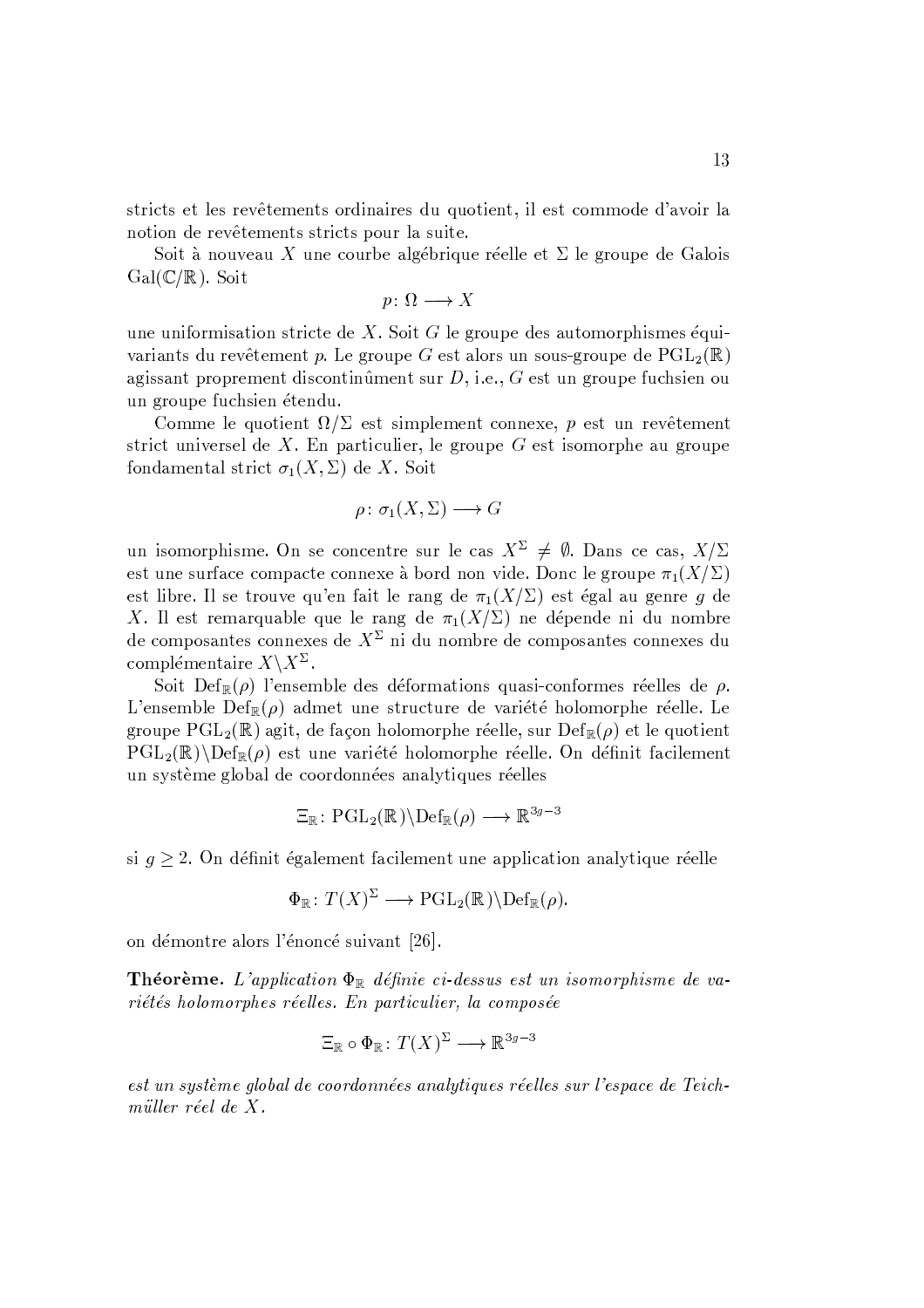Une uniformisation stricte  $p: \Omega \to X$  d'une courbe algébrique réelle a encore un autre interêt. En fait, une telle uniformisation est nécessairement une uniformisation par un groupe de Schottky réel.

Rappelons [36] qu'un groupe de Schottky de rang q est un sous-groupe G de PSL<sub>2</sub>(C) tel qu'il existe 2q cercles de Jordan  $C_{+i} \subseteq \mathbb{P}^1(\mathbb{C})$ , pour  $i = 1, ..., g$ , un sous-ensemble fermé connexe D de  $\mathbb{P}^1(\mathbb{C})$  et des éléments  $\alpha_1, \ldots, \alpha_g$  de PSL<sub>2</sub>(C) satisfaisant les conditions suivantes.

- 1. Les cercles  $C_{\pm i}$ , pour  $i = 1, \ldots, g$ , sont deux à deux disjoints.
- 2. Le bord  $\partial D$  est égal à la réunion  $\bigcup C_i$  des 2g cercles  $C_{\pm i}$ , pour  $i =$  $1, \ldots, g.$
- 3.  $\alpha_i(C_i) = C_{-i}$  et  $\alpha_i(D) \cap D = C_{-i}$  pour tout  $i \in \{1, ..., g\}.$
- 4. Le groupe G est engendré par  $\alpha_1, \ldots, \alpha_n$ .

On dit que G est un groupe de Schottky classique si l'on peut choisir les cercles  $C_{\pm i}$  euclidiens. On peut montrer qu'un groupe de Schottky réel, i.e. contenu dans  $PGL_2(\mathbb{R})$ , est nécessairement classique. De plus, on peut alors choisir les cercles  $C_{+i}$  euclidien avec centres réels. [27].

Une question naturelle est de savoir si toute surface de Riemann compacte peut être uniformisée par un groupe de Schottky classique [6].

On montre l'énoncé suivant [27] qui a été montré indépendamment dans  $[38]$ .

**Théorème.** Toute courbe algébrique réelle X telle que  $X^{\Sigma} \neq \emptyset$  peut être uniformisée par un groupe de Schottky réel. En particulier, toute surface de Riemann compacte qui admet une structure réelle pour laquelle l'action de  $\Sigma$ a des points fixes peut être uniformisée par un groupe de Schottky classique.

Le fait qu'une courbe algébrique réelle X telle que  $X\setminus X^{\Sigma}$  soit non connexe peut être uniformisée a déjà été montré dans plusieurs papiers [46, 4, 9]. Le cas où  $X\backslash X^{\Sigma}$  est connexe a été traité dans [44] mais j'ai du mal à suivre la démonstration. L'avantage de la démonstration que je donne est qu'elle traite les deux cas au même temps. De plus, l'idée d'uniformisation stricte se restreint pas seulement aux courbes algébriques réelles mais a toute variété algébrique réelle uniformisable en tant que variété algébrique complexe.

# L'ESPACE DES MODULES DES COURBES ALGÉBRIQUES RÉELLES

Soit q un entier naturel. Résoudre le problème des modules des courbes algébriques réelles consiste à munir l'ensemble des classes d'isomorphisme

14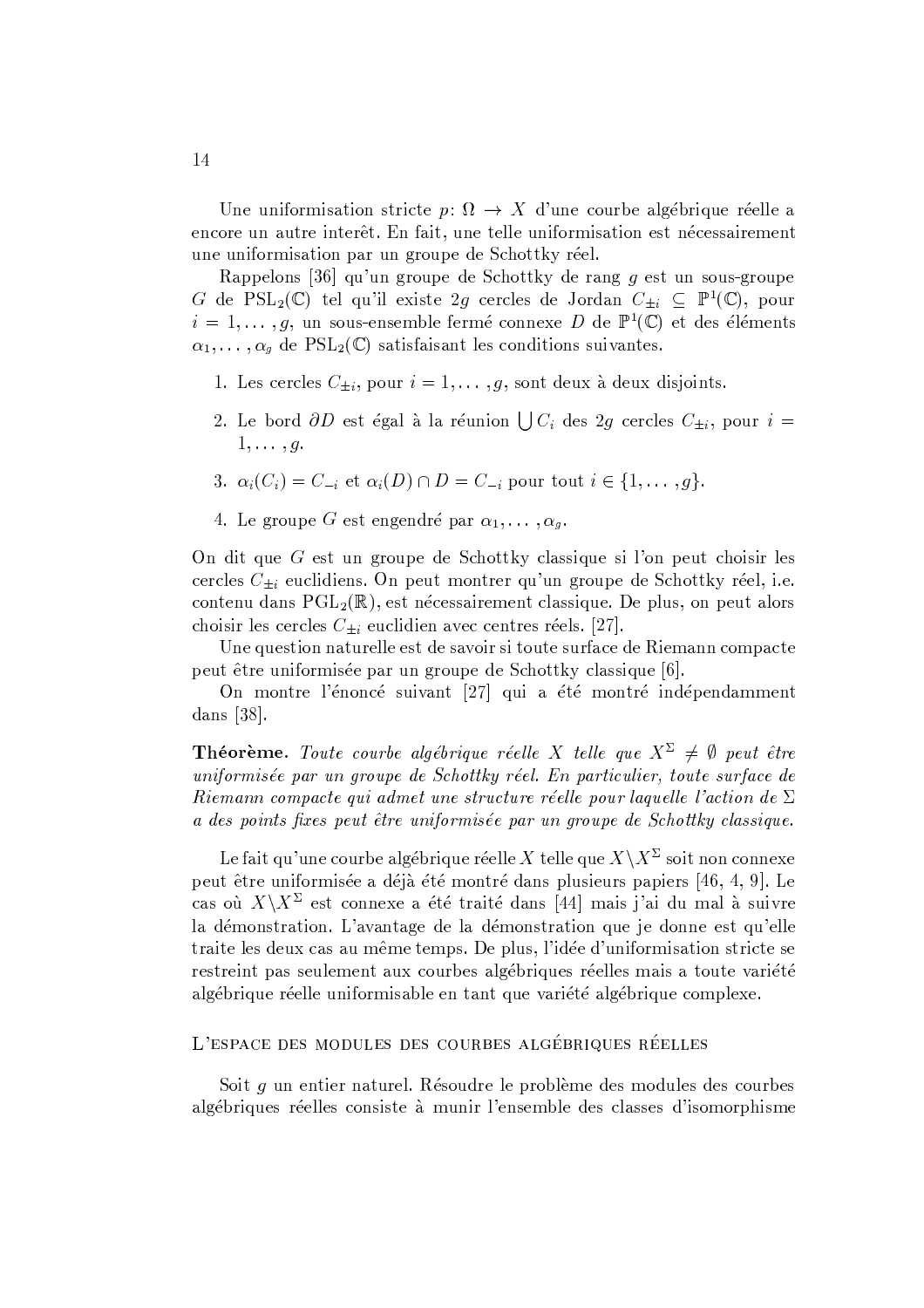$M_{\odot}$  de courbes algébriques réelles de genre q d'une structure géométrique  $_{\rm 2D}$  paragram  $_{\rm 2D}$  is expended in external extended voix que l'ensemble  $M$   $_{\rm cm}$  admet une structure de variété semi-analytique. En effet, soit  $X$  une courbe algébrique réelle de genre g. L'espace de Teichmüller réel  $T(X)^{\Sigma}$  de X est une variété holomorphe réelle sur laquelle le groupe modulaire réel  $Mod(X)^{\Sigma}$  agit de manière analytique réelle et proprement discontinue [48]. Le quotient  $\mathcal{S} = \{S \mid \mathcal{S} \mid \mathcal{S} \mid \mathcal{S} \mid \mathcal{S} \mid \mathcal{S} \mid \mathcal{S} \mid \mathcal{S} \mid \mathcal{S} \mid \mathcal{S} \mid \mathcal{S} \mid \mathcal{S} \mid \mathcal{S} \mid \mathcal{S} \mid \mathcal{S} \mid \mathcal{S} \mid \mathcal{S} \mid \mathcal{S} \mid \mathcal{S} \mid \mathcal{S} \mid \mathcal{S} \mid \mathcal{S} \mid \mathcal{S} \mid \mathcal{S} \mid \mathcal{S} \mid \mathcal{S} \mid \mathcal{S} \mid$ des classes d'isomorphisme des courbes algébriques réelles du même type topologique que X obtient une structure de variété semi-analytique en iden- $\alpha$  , and  $\alpha$  , and  $\alpha$  , and  $\alpha$  is the state of  $\alpha$  . The state of  $\alpha$ 

 $\Omega$  of  $\Omega$  . The set of  $\Omega$  and  $\Omega$  and  $\Omega$  . The  $\Omega$  and  $\Omega$  is the  $\Omega$ réelles  $Y_{\cdot}$   $X_{\cdot}$  de genre *a* telles que  $Y_{\cdot}$  et  $Y_{\cdot}$  n'ont pas les mêmes types topologiques si  $i \neq j$  [51]. On munit l'ensemble  $M_{\ell m}$  avec la structure d'une variété semi-analytique pour laquelle

$$
M_{g/\mathbb{R}} = \coprod_{i=1}^n M(X_i).
$$

Le caractère naturel de la structure semi-analytique sur  $M_{\ell m}$  s'evorime à l'aide des familles de courbes algébriques réelles sur des variétés holomorphes réelles, i.e., pour toute variété holomorphe réelle B et pour toute famille C de courbes algébriques réelles de genre q sur B, l'application

$$
f\colon B\to M_{g/\mathbb{R}}
$$

 $\mathcal{Y}$  +  $\mathcal{Y}$  =  $\mathcal{Y}$  +  $\mathcal{Y}$  =  $\mathcal{Y}$  =  $\mathcal{Y}$  =  $\mathcal{Y}$  =  $\mathcal{Y}$  =  $\mathcal{Y}$  =  $\mathcal{Y}$  =  $\mathcal{Y}$  =  $\mathcal{Y}$  =  $\mathcal{Y}$  =  $\mathcal{Y}$  =  $\mathcal{Y}$  =  $\mathcal{Y}$  =  $\mathcal{Y}$  =  $\mathcal{Y}$  =  $\mathcal{Y}$  =  $\mathcal{Y}$  =  $\overline{\text{lutione}}$  réelle. De plus, la structure semi-analytique sur  $M$   $\overline{\text{m}}$  est universelle. F+VRDC;@b&BFH;5VWFH;5=g9.30C9.7,<=£`^8L.\_\*5\*EDT\*}h R)n d,¢wXC&JD+\*\*E=hjJn PX

On peut se demander si la structure semi-analytique sur  $M_{\ell m}$  n'est pas DH(C.z\*^05;5DT,<05DH;.z&)(+&J@IL0=\${YDH.i;C9.g.3@>@I.YXOQ(¨~9.3(9.3;P&J@]c:VR( 8s9.<+(H=I01@I.|+VW;?8 - 8pqDH(H.  $\mathcal{M}_1$ ,  $\mathcal{M}_2$  ,  $\mathcal{M}_3$  ,  $\mathcal{M}_4$  ,  $\mathcal{M}_5$  ,  $\mathcal{M}_6$  ,  $\mathcal{M}_7$  ,  $\mathcal{M}_8$  ,  $\mathcal{M}_7$  ,  $\mathcal{M}_8$  ,  $\mathcal{M}_9$  ,  $\mathcal{M}_9$  ,  $\mathcal{M}_9$  ,  $\mathcal{M}_9$  ,  $\mathcal{M}_9$  ,  $\mathcal{M}_9$  ,  $\mathcal{M}_9$  ,  $\mathcal{M}_9$  ,  $\mathcal{M$  $\mathbb{R}$  in  $\mathbb{R}$  is the state  $\mathbb{R}$  in the state  $\mathbb{R}$  is the state  $\mathbb{R}$  in the state  $\mathbb{R}$ question est donc de savoir si  $\partial M$  /m est vide

¦YVW=>0 DC(H.'QW&J;=39.30C9.AHVR@IVRMOVW;5FHH.u;C9.g.3@>@I.A,<VW(H(H.324.YXL¦YVW=>0 ? DH(U~R;5VWDHF+.7&J~R=b\*5\*&J(40  $8.1$  and  $1.3$  and  $1.3$  are the  $1.3$  contract of the contract of  $\sim$   $1.4$ 0=>VR(78L. ? \*^DH; .)\*^0\*^DHFHF+VY\*49.3.:8\.3@I.YXJ¦ VR=>0@>.A{YDHVW05=>.g(L0 S ? 8H&J(+\* @\$&u,3&J0C9.3~RVW;5=>.  $8.1$  . In the set of the set of the set of the set of the set of the set of the set of the set of the set of the set of the set of the set of the set of the set of the set of the set of the set of the set of the set of t sait que  $N$  est alors une variété semi-analytique. En faisant une étude locale,  $\mathcal{A} = \mathcal{A} \cup \mathcal{A} = \mathcal{A} \cup \mathcal{A}$  , and a probability of  $\mathcal{A} = \mathcal{A} \cup \mathcal{A}$  . Then are a probability of  $\mathcal{A} = \mathcal{A} \cup \mathcal{A}$  , and a probability of  $\mathcal{A} = \mathcal{A} \cup \mathcal{A}$  , and a probability of  $\mathcal{A} = \mathcal{A$  $8$ . 3. utilization in the state of the state of the state of the state of the state of the state of the state of the state of the state of the state of the state of the state of the state of the state of the state of the

¦Y="% c3@I.~R;VRDHF+.AMOV48LDC@\$&J=I;5. ;C9.3.g@&/V48Sr B8pqDH(H.s,<VWDH;5|+.s&J@I~9.3|C;5=\${YDH.;C9.3.3@I@>. &J~W=>08\.3@I.3MO.3(40\*EDH; ©` OhjJn X)%.eFH@>D+\*/cJ@I.s\*E0?&)|H=>@I=\$\*&J05.gDH; 8pqDC(z9.3@g9.3MO.3(40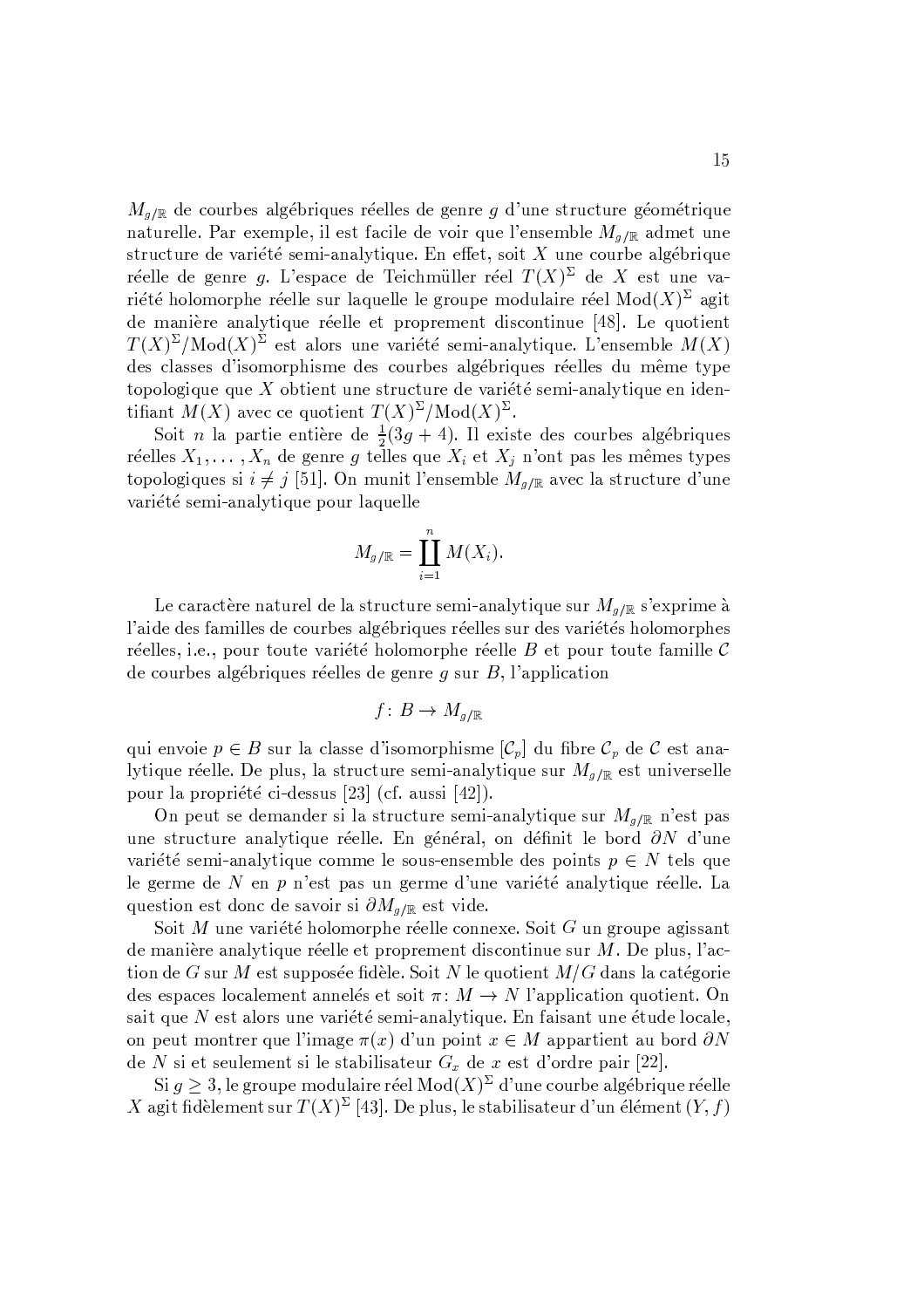de  $T(X)^{\Sigma}$  s'identifie au groupe des automorphismes Aut $(Y)$  de la courbe algébrique réelle. On a donc le résultat suivant [22].

**Théorème.** Soit  $g \geq 3$ . La classe d'isomorphisme d'une courbe algébrique réelle Y de genre g appartient au bord de  $M_{g/\mathbb{R}}$  si et seulement si l'ordre du groupe  $Aut(Y)$  est pair.

En construisant pour chaque type topologique une courbe algébrique réelle ayant un automorphisme d'ordre 2, on montre l'énoncé suivant [22].

**Théorème.** Soit  $g \geq 3$  et soit X une courbe algébrique réelle de genre g. La structure semi-analytique sur  $M(X)$  n'est pas analytique réelle. En particulier, la structure semi-analytique sur  $M_{g/\mathbb{R}}$  n'est pas analytique réelle.

En fait, ce dernier résultat implique qu'il n'y a pas de structure naturelle de variété analytique réelle sur  $M_{g/\mathbb{R}}$ ! Ceci réfute un énoncé de [48].

Grâce au caractère naturel de la structure semi-analytique sur  $M_{aR}$  j'ai pu interprêter les travaux de Cirre [10] sur le problème de modules de courbes algébriques réelles de genre 2. Cela mènera a une description explicite de  $M_{2/\mathbb{R}}$  en tant que variété semi-analytique.

On peut montrer qu'il y a une structure naturelle plus riche sur l'ensemble  $M_{g/\mathbb{R}}$ . Cette structure est celle d'une variété semi-Nash. Cela munit  $M_{g/\mathbb{R}}$ , en particulier, d'une structure semi-algébrique. Le cas  $g = 1$  a été traité dans le papier [21].

L'uniformisation de Schottky d'une courbe algébrique réelle a une application intéressante au problème des modules des courbes algébriques réelles X telles que  $X^{\Sigma} \neq \emptyset$  [27]. En effet, on donne une construction élémentaire de la structure semi-analytique sur l'ensemble  $M_{g/\mathbb{R}}^{rp}$  et une description explicite des espaces de Teichmüller des courbes algébriques réelles de genre g avec l'action des groupes modulaires réels là-dessus.

STRUCTURE RÉELLE SOUS-JACENTE SUR UNE VARIÉTÉ ALGÉBRIQUE COM-PLEXE

Dans la théorie transcendente de variétés algébriques complexes non singulières on considère souvent la structure sous-jacente d'une variété différentiable. Si on veut en tirer des résultats sur la structure algébrique initiale, on rencontre évidemment des problèmes techniques importants. A titre d'exemple, on peut penser à la démonstration analytique de la décomposition de Hodge de la cohomologie de de Rham d'une variété algébrique complexe non singulière compacte [52]. Depuis, des démonstrations algébriques ont été trouvées [11]. Malheureusement—à mon avis—ces démonstrations passent

**16**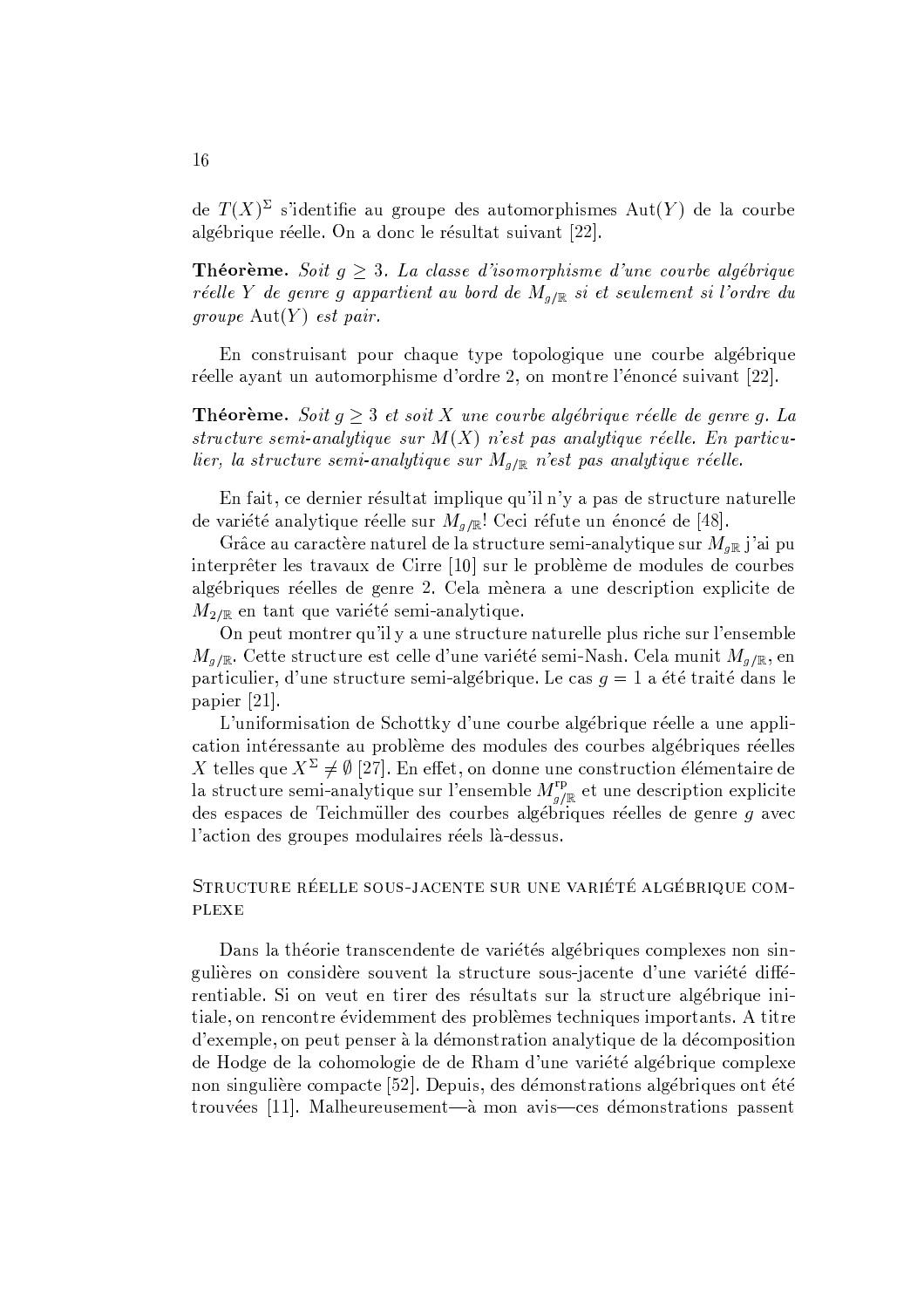par la géométrie algébrique en caractéristique p. Il peut être intéressant de voir si la structure algébrique réelle sous-jacente d'une variété algébrique complexe—moins fine que la structure complexe mais pas aussi grossière que la structure différentiable—permet de montrer la décomposition de Hodge d'une façon algébrique tout en évitant la géométrie en caractéristique p. Le résultat suivant peut être considéré un signe de bon augure pour ce programme  $|20|$ .

**Théorème.** Soit X une variété complexe quasi-projective nonsingulière. Soit i un entier naturel. Soit  $\gamma$  la classe d'une i-forme différentielle fermée dans le groupe de cohomologie de de Rham  $H^i_{\text{dR}}(X,\mathbb{R})$  de X. Alors il existe une *i-forme différentielle fermée algébrique réelle*  $\omega$  sur X telle que sa classe  $[\omega]$ dans  $H_{\rm dR}^i(X,\mathbb{R})$  est égale à  $\gamma$ .

# FIBRÉS VECTORIELS EN GÉOMÉTRIE ALGÉBRIQUE RÉELLE

Soit X une variété algébrique réelle affine dans le sens de [5]. Soit  $p: F \to$ X un fibré vectoriel algébrique sur X. Comme X est affine, on s'attend à ce qu'il existe un fibré vectoriel algébrique  $q: G \to X$  tel que la somme directe  $p \oplus q$ :  $F \oplus G \rightarrow X$  soit triviale. Malheureusement, cela n'est pas vrai en général.

On appelle fibré vectoriel fortement algébrique, un fibré vectoriel algébrique  $p: F \to X$  pour lequel il existe un fibré vectoriel algébrique  $q: G \to X$ tel que la somme directe  $p \oplus q$ :  $F \oplus G \rightarrow X$  soit triviale [5].

Il est évident que l'espace total  $F$  d'un fibré vectoriel fortement algébrique  $p: F \to X$  est une variété algébrique réelle affine. La question se pose alors de savoir si le contraire est vrai également [5]. Plus précisément, soit  $p: F \to X$ un fibré vectoriel algébrique dont l'espace total  $F$  est affine. Est-ce que le fibré vectoriel  $p: F \to X$  est fortement algébrique?

Une première tentative [34] de répondre affirmativement à cette question s'avérait malheureusement incorrecte. Dans un premier temps [18], j'ai montré que la réponse à la question est affirmative en me servant d'un résultat d'Artin [3] sur les lois de groupes rationnelles sur des schémas. Dans un second temps [19], j'ai montré que la réponse à la question est affirmative d'une façon plus élémentaire. Cette dernière démonstration se base sur une étude du fibré normal de  $X$  dans  $F$ , plongé comme section nulle du fibré vectoriel  $p\colon F\to X.$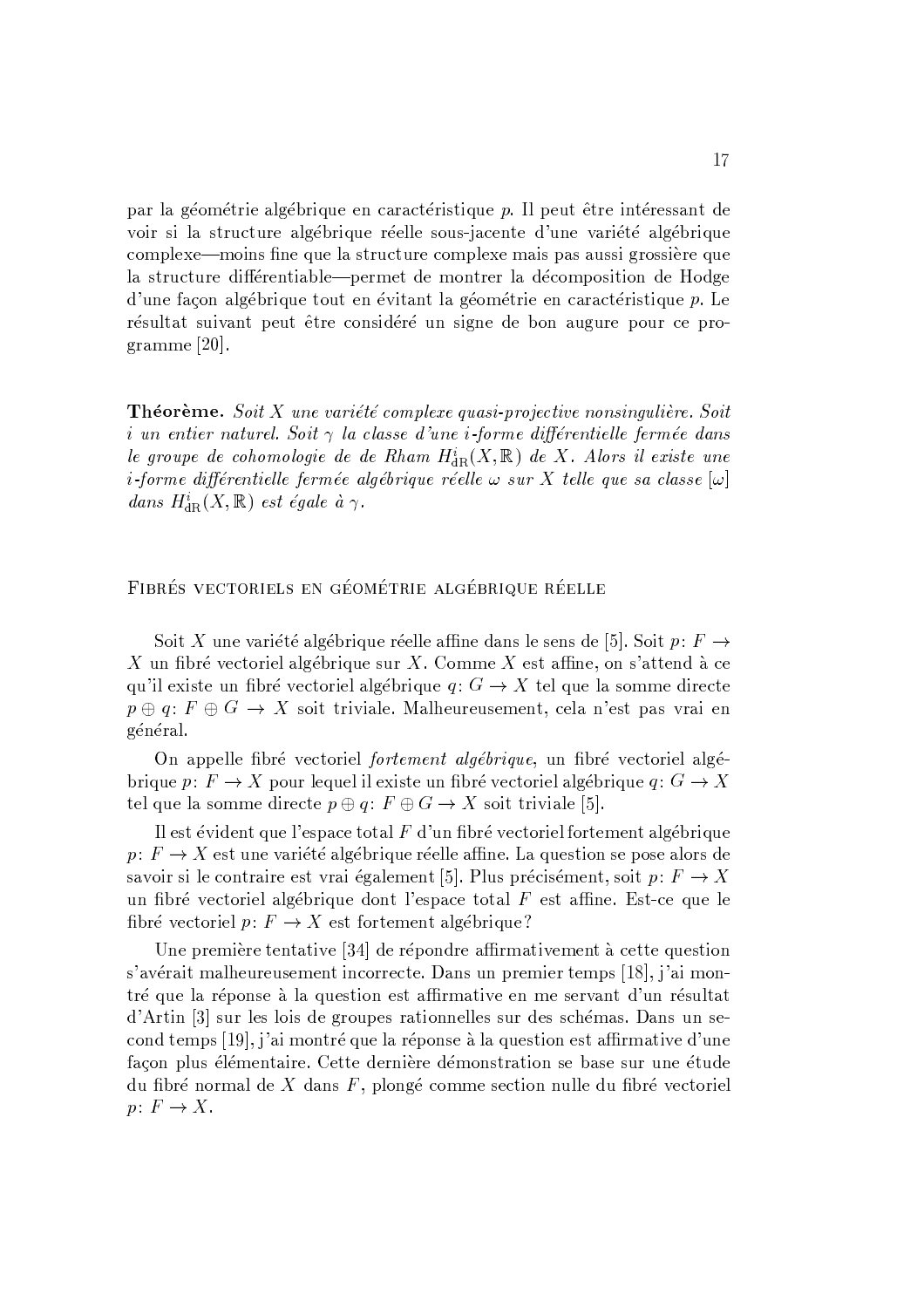# COMPOSANTES CONNEXES DE VARIÉTÉS ABÉLIENNES RÉELLES AVEC MUL-TIPLICATIONS COMPLEXES

Soit X une variété abélienne réelle. On suppose que  $X_{\mathbb{C}}$  est simple et à multiplications complexes [40]. De plus, on suppose que l'anneau  $End(X_{\mathbb{C}})$ des endomorphismes de  $X_{\mathbb{C}}$  est intégralement clos. Soit L le corps des fractions de End $(X_{\mathbb{C}})$  et K celui de End $(X)$ . J'ai réalisé une étude assez complète [17] du rapport entre le discriminant de l'extension de corps  $L/K$  et le nombre de composantes connexes de l'ensemble  $X(\mathbb{R})$  des points réels de X.

A titre d'exemple, soit k un entier naturel et supposons que  $L$  est le corps de nombres cyclotomiques obtenu en adjoignant à  $\mathbb Q$  les racines k-ièmes de l'unité. Si k est impair,  $X(\mathbb{R})$  est forcément connexe. Si k est pair, on écrit  $k = 2<sup>a</sup>k'$  avec k' impair. Alors, ou bien  $X(\mathbb{R})$  est connexe ou bien le nombre de composantes connexes de  $X(\mathbb{R})$  est égal à  $2^{\varphi(k')}$ , où  $\varphi$  est la fonction indicatrice d'Euler [17].

#### **BIBLIOGRAPHIE**

- $|1|$ Abikoff, W.: The real analytic theory of Teichmüller spaces. Lect. Notes Math. 820. Springer Verlag, 1980
- $\lceil 2 \rceil$ Alling, N. L., Greenleaf, N.: Foundations of the theory of Klein surfaces. Lect. Notes Math. 219. Springer Verlag, 1971
- $|3|$ Artin, M.: Théorème de Weil sur la construction d'un groupe a partir d'une loi rationelle. Dans: Demazure, M., Grothendieck, A.: Schémas en Groupes II, Séminaire de Géométrie Algébrique du Bois Marie 1962/1964, SGA 3 Lect. Notes Math. 152, Exposé XVIII. Springer Ver $lag. 1970$
- Bobenko, A. I.: Schottky uniformization and finite-gap integration. So- $\lceil 4 \rceil$ viet Math. Dokl. 36 (1988), 38-42
- $\lceil 5 \rceil$ Bochnak, J., Coste, M., Roy, M.-F.: Géométrie algébrique réelle. Ergeb. Math. Grenzgeb., 3. Folge, Vol. 12. Springer Verlag, 1987
- Belokolos, E. D. et al.: Algebro-geometric approach to nonlinear inte- $|6|$ grable equations. Springer-Verlag, 1994
- Bers, L.: Correction to "Spaces of Riemann surfaces as bounded do- $|7|$ mains." Bull. Amer. Math. Soc. 67 (1961), 465-466
- $\lceil 8 \rceil$ Bujalance, E. et al.: Automorphism groups of compact bordered Klein *surfaces.* Lect. Notes Math. 1439. Springer Verlag, 1990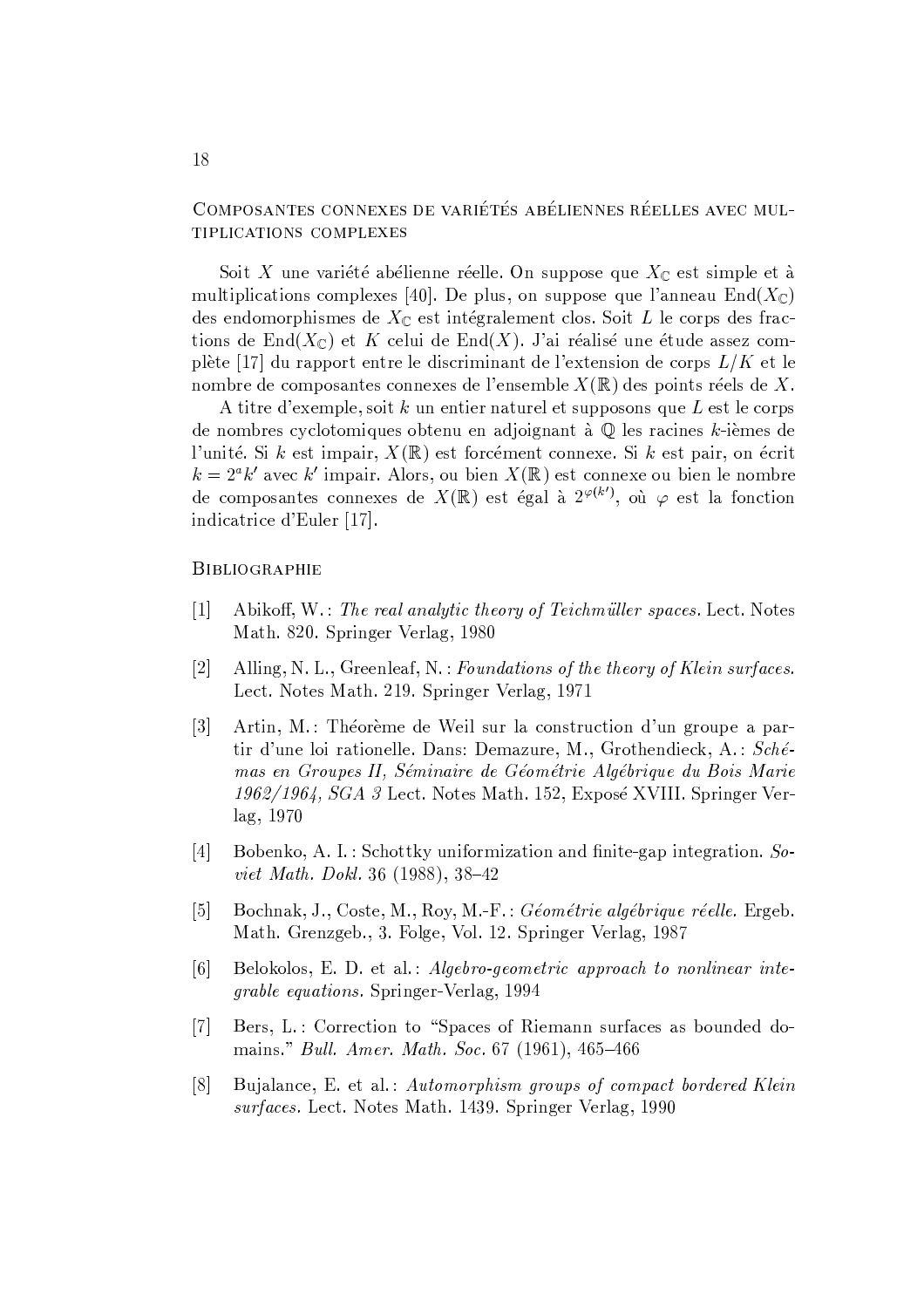- Button, J.: All Fuchsian Schottky groups are classical Schottky groups.  $|9|$ Geometry and Topology Monographs 1 (1998), 117-125
- [10] Cirre, F. J.: On moduli of real algebraic curves. (en préparation)
- [11] Deligne, P., Illusie, L.: Relèvements modulo  $p^2$  et décomposition du complexe de de Rham. Invent. Math. 89 (1987), 247-270
- [12] Earle, C. J.: Moduli of surfaces with symmetries. Advances in the theory of Riemann surfaces. Ahlfors, L. V. et al. (eds) Princeton University Press and University of Tokyo Press, 1971
- [13] Earle, C. J.: Intrinsic coordinates on Teichmüller spaces. *Proc. Amer.* Math. Soc. 83, 3 (1981), 527-531
- [14] Greenberg, M. J., Harper, J. R.: Algebraic topology. Addison Wesley, 1981
- [15] Grothendieck, A.: Revêtements étales et groupe fondamental. Lect. Notes Math. 224. Springer Verlag, 1971
- [16] Hartshorne, R.: Algebraic geometry. Grad. Texts Math. 52. Springer Verlag, 1977
- [17] Huisman,  $J \nvert$ : On the number of components of real abelian varieties that admit sufficiently many complex multiplications. Manuscripta Math. 85  $(1994), 165-175$
- [18] Huisman, J.: On real algebraic vector bundles. *Math. Z.* 219 (1995),  $335 - 342$
- [19] Huisman,  $J \nvert$ : A real algebraic vector bundle whose total space is affine is strongly algebraic. Contemp. Math. 182 (1995), 117-119
- [20] Huisman, J.: Real algebraic differential forms on complex algebraic varieties. (soumis)
- [21] Huisman, J.: Algebraic moduli of real elliptic curves. (soumis)
- [22] Huisman,  $J \cdot$ : Real quotient singularieties and nonsingular real algebraic curves in the boundary of the moduli space. (à paraître dans *Compositio* Mathematica)
- [23] Huisman, J.: Real Teichmüller spaces and moduli of real algebraic curves. (à paraître dans *Contemp. Math.*)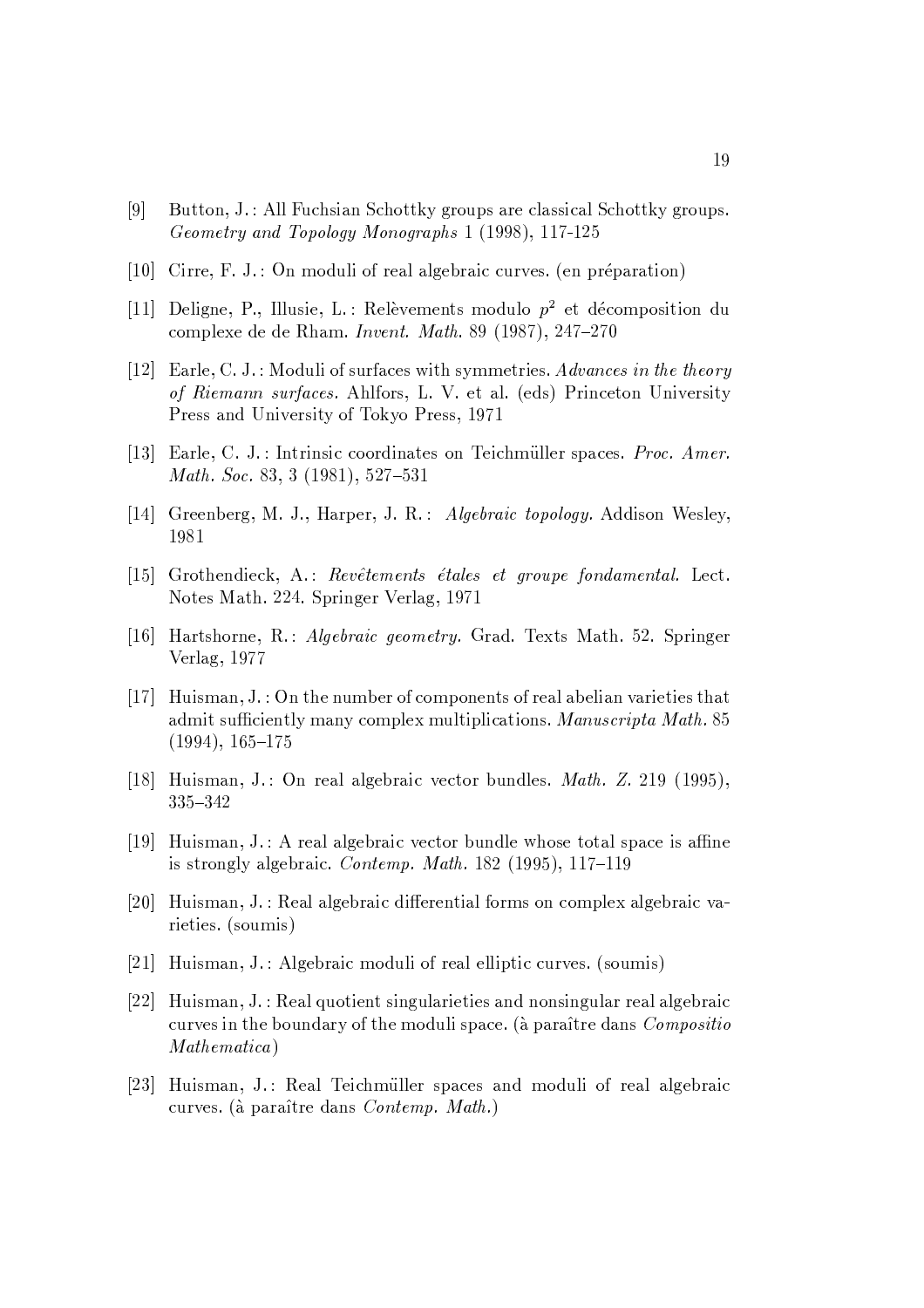- Huisman J.: The equivariant fundamental group, uniformization of real  $|24|$ algebraic curves, and global complex analytic coordinates on Teichmüller spaces I. (soumis)
- [25] Huisman J.: The equivariant fundamental group, uniformization of real algebraic curves, and global complex analytic coordinates on Teichmüller spaces II. (soumis)
- [26] Huisman, J.: Strict uniformization of real algebraic curves and global real analytic coordinates on real Teichmüller spaces. Rev. Mat. Complut.  $12, 1(1999)$
- [27] Huisman J.: Schottky uniformization of real algebraic curves and an application to moduli. (soumis)
- [28] Huisman, J.: On spaces of  $PSL_2(\mathbb{C})$ -representations of extended quasi-Fuchsian groups. (soumis)
- $\left[29\right]$ Huisman, J.: Classification of extended quasi-Fuchsian groups. (en préparation)
- [30] Huisman, J.: The algebraic fundamental group of a real algebraic curve determines its topological type. (en préparation)
- [31] Koebe, P.: Ueber die Uniformisierung reeller algebraischer Kurven. Nachr. Akad. Wiss. Goettingen (1907), 177-190
- [32] Koebe, P.: Über die Uniformisierung beliebiger analytischer Kurven I & II. Nachr. Akad. Wiss. Göttingen (1907), 191–210 et (1907), 633–669
- [33] Kra, I.: Deformation spaces. A crash course on Kleinian groups. L. Bers, I. Kra (eds). Lect. Notes Math. 400, Springer Verlag, 1974, 48-70
- [34] Marinari, M. G., Raimondo, M.: Fibrati vettoriali su varietà algebriche definite su corpi non algebricamente chiusi. Boll. Unione Mat. Ital., V Ser., A, 16, 128-136 (1979)
- [35] Maskit, B.: Moduli of marked Riemann surfaces. Bull. Amer. Math. *Soc.* 80 (1974), 773-777
- [36] Maskit, B.: Kleinian groups. Springer Verlag, 1988
- [37] Maskit, B.: On extended quasifuchsian groups. Ann. Acad. Sci. Fenn. Ser. A I 15, 1 (1990), 53-64